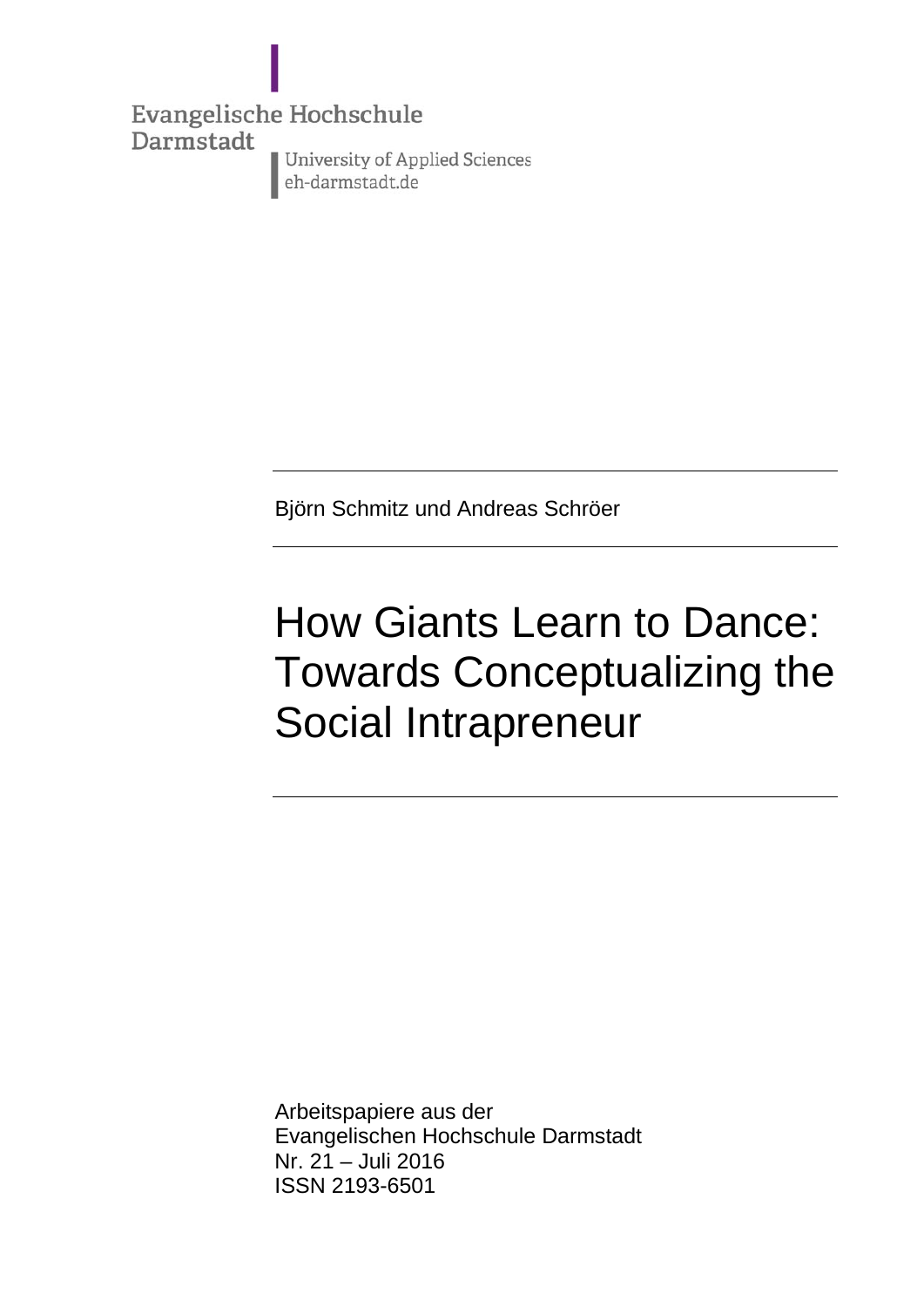# **Impressum**

Evangelische Hochschule Darmstadt University of Applied Sciences Zweifalltorweg 12 64293 Darmstadt

Telefon: +49 (0)6151 8798-0

E-Mail: forschung@eh-darmstadt.de Internet: www.eh-darmstadt.de/forschung

Redaktion: Verena Kümmel

ISSN 2193-6501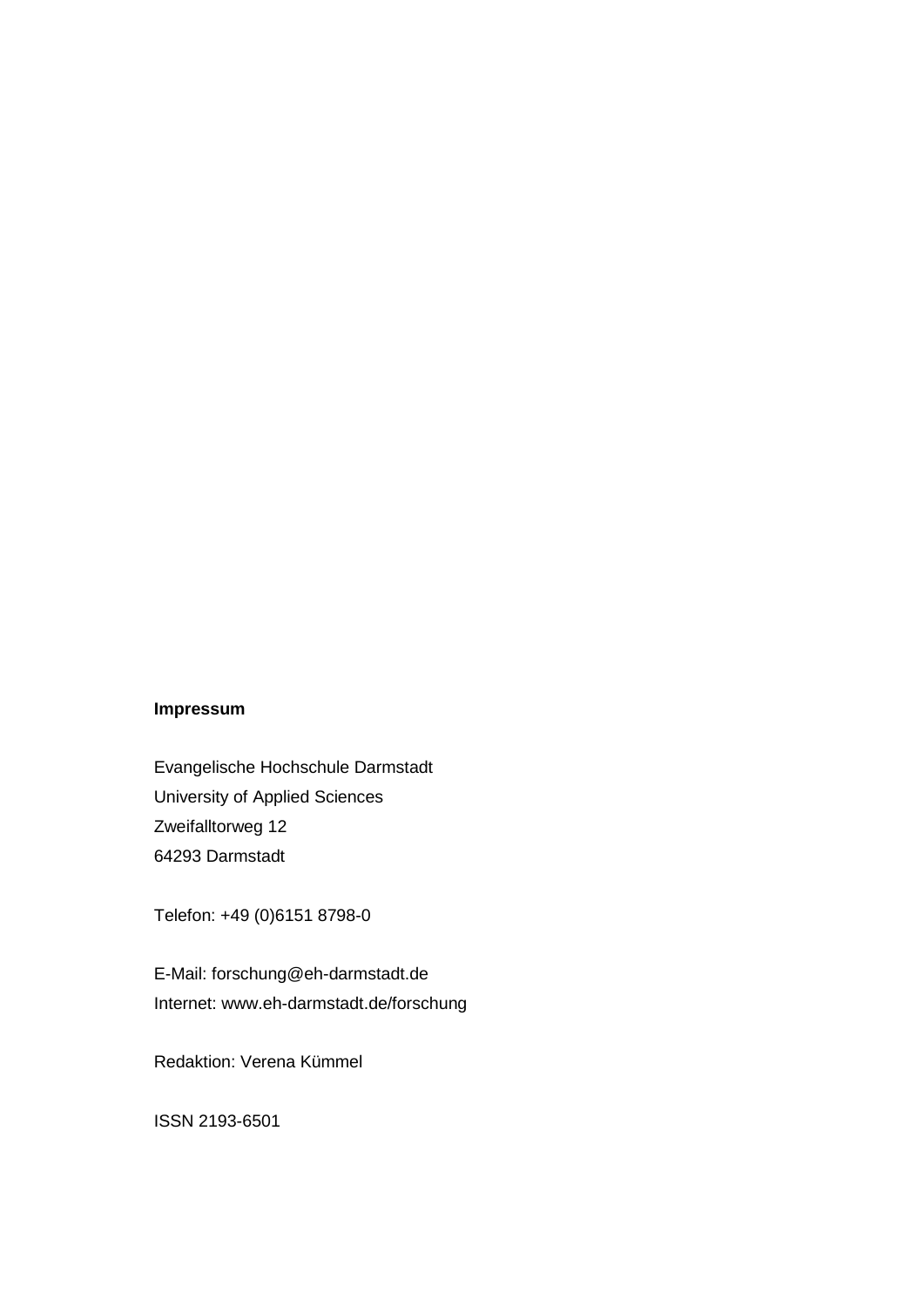| 1. Social Intrapreneurship: Status quo in research and practice 1 |  |
|-------------------------------------------------------------------|--|
|                                                                   |  |
|                                                                   |  |
|                                                                   |  |
|                                                                   |  |
|                                                                   |  |
|                                                                   |  |
|                                                                   |  |
|                                                                   |  |
|                                                                   |  |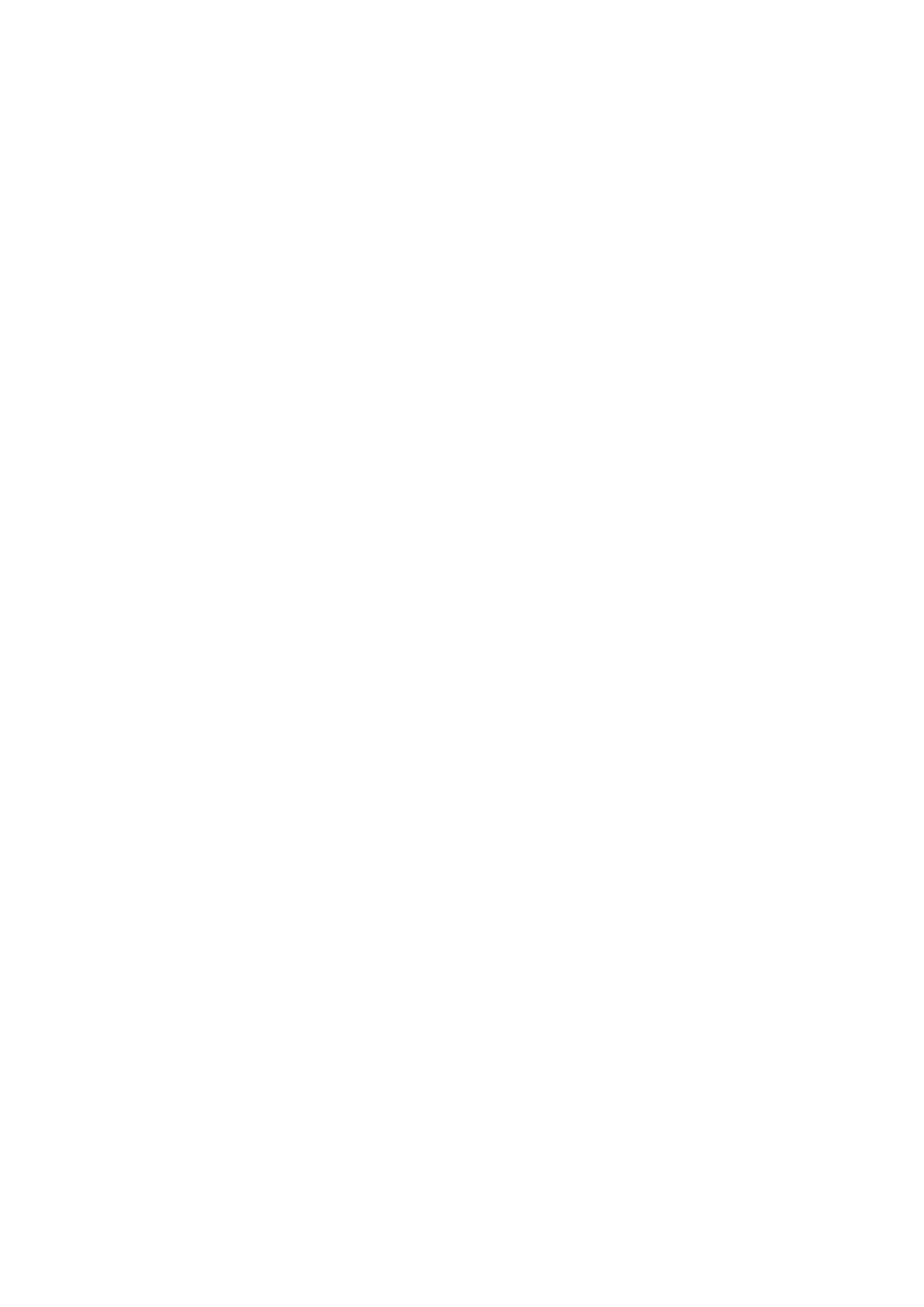*"Not all innovations come from new organizations. Many come from existing organizations learning to renew themselves"*  (Mulgan et al. 2007: 16).

# <span id="page-4-0"></span>**INTRO**

One important role of nonprofit organizations in welfare states is to innovate (Anheier 2005). Given their flexibility compared to governments, nonprofit organization are able to experiment and develop services for social needs (Hammack and Young 1983). In the last two decades the role of social innovators was mostly ascribed to social entrepreneurs, who create new organizations which act as change agent of the social sector. But innovation in the field of social services in traditional welfare states such as Germany also depends upon the ability of big and established social welfare organizations to overcome inertia and to engage in entrepreneurial processes. However "much social innovation research has explored the entrepreneurial establishment of new social organizations, much less is known about the ability of already established organizations to innovate continuously" (Seelos and Mair 2012: 5). Based on the literature on social innovation, social entrepreneurship and corporate

social entrepreneurship, this paper explores the role of entrepreneurs within organizations, who support organizations in creating social innovation. This paper argues to strengthen entrepreneurial perspectives on innovation in mature organizations, and to understand the creation of new practices or new business models as entrepreneurial practice 'within'. Our research results in an indicator-based characterization of social intrapreneurs as individual "innovators" within existing organizations.<sup>[1](#page-4-2)</sup>

## <span id="page-4-1"></span>**1. SOCIAL INTRAPRENEURSHIP: STATUS QUO IN RESEARCH AND PRACTICE**

Intrapreneurship is a well-researched topic in the for-profit sector. The initial research in intrapreneurship focused on the formation of new ventures by existing corporations, and the focus on the entrepreneurial individual inside a corporation — this focus was then extended to include entrepreneurial characteristics at the organizational level. According to Antoncic and Hisrich (2003) intrapreneurship research has centered on three main topics. The first topic is the individual intrapreneur (Souder 1981; Luchsinger and Bagby 1987; Ross 1987; Lessem 1988; Knight 1989; McKinney and

<span id="page-4-2"></span> $<sup>1</sup>$  This paper was presented at the International Society for Third Sector Research Conference Münster</sup> (Germany) in July 2014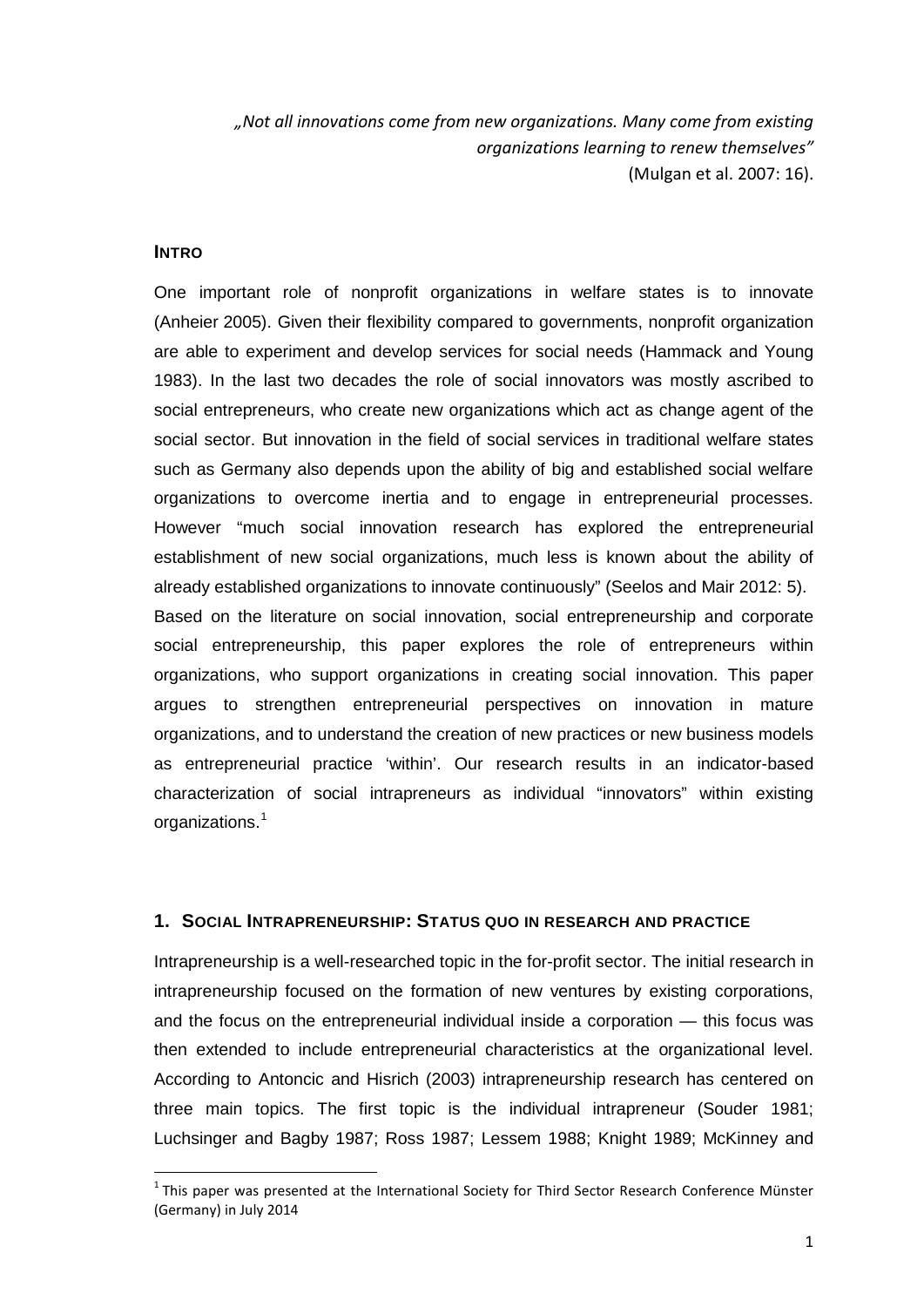McKinney 1989; Jones and Butler 1992; Jennings et al. 1994), emphasizing the intrapreneur's individual characteristics, as well as the entrepreneurs recognition and support in organizations. The second topic has been the formation of new corporate ventures (Hlavacek and Thompson 1973; Cooper 1981; Fast and Pratt 1981; Hisrich and Peters 1984; MacMillan et al. 1984; Szypersky and Klandt 1984; Vesper 1984; Burgelman 1985; Carrier 1994; Krueger and Brazeal 1994), with an emphasis on different types of new ventures, their fit with the corporation, and their modes of enabling corporate internal environment.

The third topic is the entrepreneurial organization (Hanan 1976; Schollhammer 1981; Kanter 1984; Drucker 1985; Duncan et al. 1988; Rule and Irwin 1988; Stevenson and Jarillo 1990; Kuratko et al. 1993; Stopford and Baden-Fuller 1994; Muzyka et aI. 1995, Birkinshaw 2000), which mainly emphasizes characteristics of such organizations. Stopford and Baden-Fuller (1994) for example identify three types of corporate entrepreneurship. One is the creation of new ventures within an existing organization. Another is associated with the creation of new organizational routines and procedures. The third type is called frame-breaking change, i.e. when the changes in one organization change the rules of competition within that organization's industry or field. Whereas Birkinshaw (2000) differentiates between Corporate venturing and Intrapreneurship. Venturing is based on the assumption that entrepreneurship and management are fundamentally different processes that require different organizational modes to be effective. Therefore new initiatives are placed in a new venture division. Intrapreneurship is based on the assumption that all individuals in the company have the capacity for both managerial and entrepreneurial acts. The entrepreneurial capability is driven by the actors' personal involvement and dispersed throughout the organization.

Although it can be argued that the characteristics of intrapreneurs depend upon the type of entrepreneurial organization or the kind of formation of a new corporate venture, it still seems possible to identify a few core characteristics of intrapreneurs in the business administration literature (for an extensive list see Antoncic and Hisrich 2003). Those are the capability to create new products (Miller and Friesen 1983), and services (Schollhammer 1981), to create innovation in production procedures and techniques (Covin and Slevin 1991), the capability of self-renewal in the sense of strategy reformulation and organizational change (Vesper 1984), risk-taking (Lumpkin and Dess 1996), pro-activeness as pioneering and initiative taking (Stopford and Baden Fuller 1994) and competitive aggressiveness (Miller 1987).

Overall the business administration literature identifies two types of intrapreneurship:

2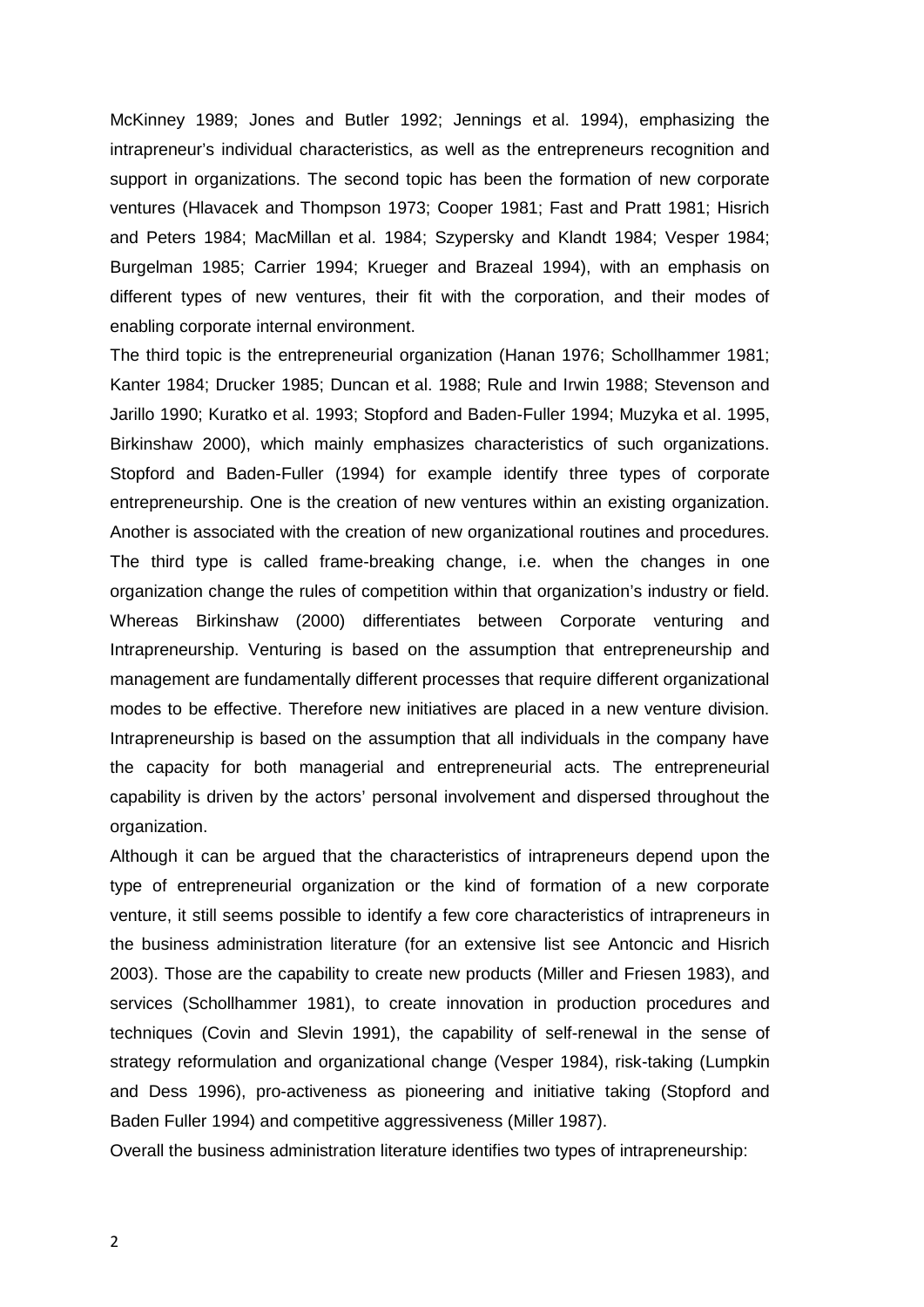a) adaptation of general entrepreneurial attitudes within inert or bureaucratic organizations; b) the implementation of start-up practices (such as business model generation) within large organizations.

In comparison to the business administration literature on intrapreneurship, little is known about the specifics of intrapreneurship in the nonprofit sector (Zimmermann 1999). This paper intends to start filling this gap by consulting with three neighboring discourses. First we will screen the social innovation literature in order to find references on specific characteristics of actors which drive social innovation. Second we canvass the literature on social entrepreneurship for cues on the specific characteristics of entrepreneurs within nonprofit organizations. Finally we review the literature on corporate social intrapreneurship.

#### <span id="page-6-0"></span>**2. TRACING THE SOCIAL INTRAPRENEUR**

Social Innovation theory qualifies the "social" in innovative processes, which helps to distinguish the specifics of intrapreneurship in social or nonprofit organizations. Entrepreneurship theory identifies the intrapreneur in innovation processes as individual actor involved in the daily operations of an organization. Corporate social intrapreneurship theory on the other hand, describes shared-value oriented innovators in the corporate world as counterparts to our group of interest, the nonprofit social intrapreneurs.

## <span id="page-6-1"></span>**2.1 SOCIAL INNOVATION**

The literature on social innovation rarely is about describing the social innovator, it rather explains why social innovations are important, need more funding or includes definitions (Mulgan 2012; Nicholls and Murdoch 2012). As enabling conditions, environmental factors as well as organizational features are discussed (Schmitz et al., 2013). The unit of analysis in social innovation research is the organization or the innovation itself as an object. A single person, the social innovator, is rarely mentioned directly (for an exception see Mulgan 2006). Drivers of social innovation are often social entrepreneurs or social intrapreneurs (see below). Nevertheless from rare descriptions of social innovators and the descriptions on enabling conditions for social innovation we derive some characteristics of social innovators.

Mulgan (2006) emphasizes several characteristics of social innovators, such as persistence in striving for the goals, dedication to social change, in combination with empathy regarding a social group in need. "They are often good at talking and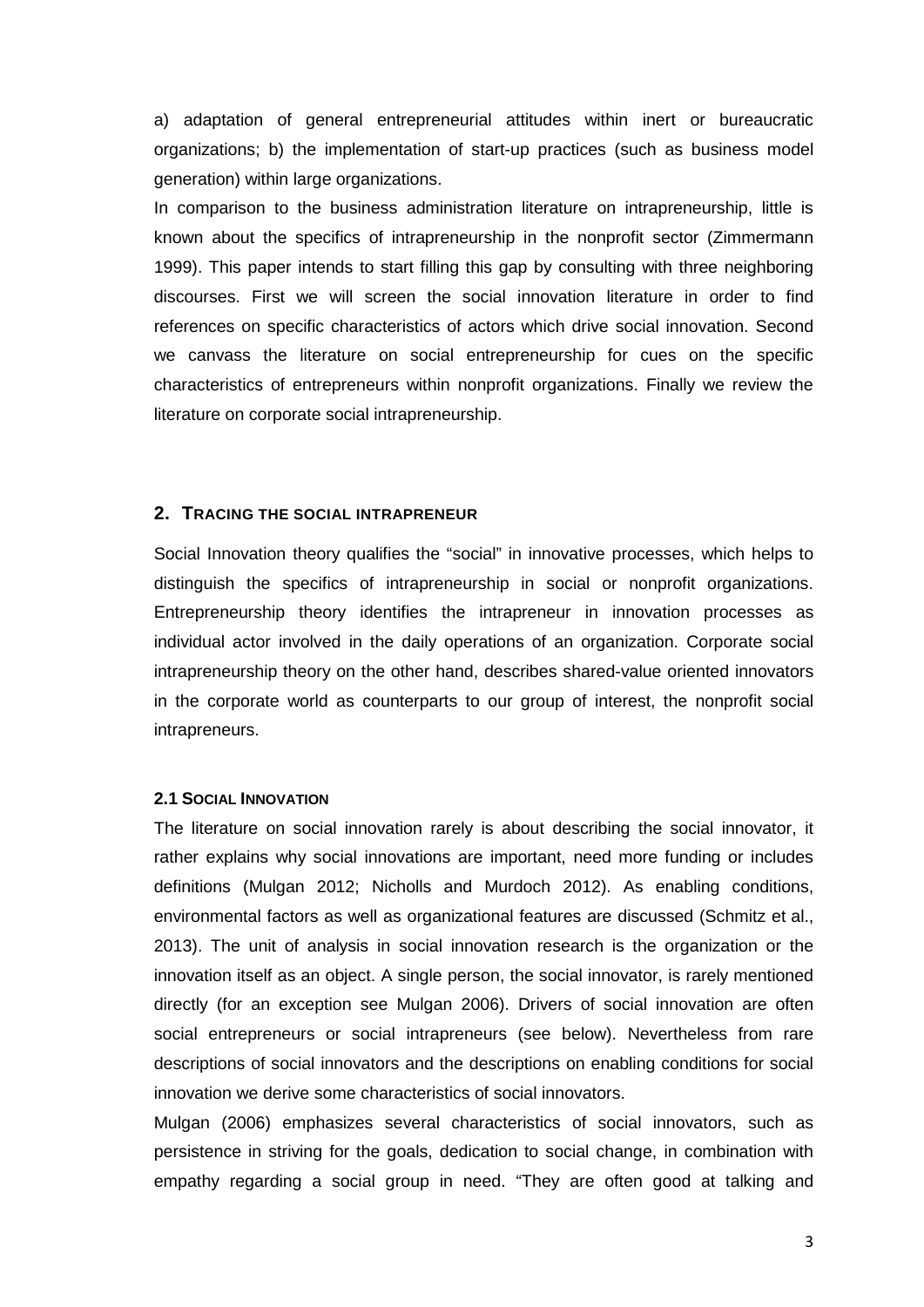listening, digging below the surface to understand peoples' needs and dislocations, dissatisfactions, and blockages […]." (Mulgan 2006: 150). Furthermore social innovators are highly motivated and impatient. They cannot wait for bureaucratic institutions like the government to react or even adopt their solutions (Mulgan 2006). Social innovators are connected to social movements and have a direct link to the community they address (Zald 2004; Dees 1998; Mulgan 2006).

Mulgan et al. (2007: 11) differentiate between effective supply and effective demand conditions that enable social innovations. Characteristics of social innovators can be derived from effective supply conditions. Mulgan et al. state that it is necessary to match the innovation with the demand conditions. "Before ideas have any chance of being put into practice, they need to be developed and evolved. Most ideas begin halfformed and imperfect and it is rare for the first version of an innovation to be the one that ultimately achieves success" (Mulgan et al. 2007: 13). Thus, it needs skills to continuously develop an idea with a consequent focus on actual demand and stakeholder interest. Successful innovators need to be engaged with others and keep up the dialogue with them. As a consequence, communication skills, networking skills and persuasive power are ingredients of social innovators.

Another emphasis on necessity of networks and openness for generating innovations is the distinction between various enabling conditions, such as liquid networks, slow hunches, serendipity, noise, exaptation and emergent platforms. Collaboration, broad networks (mainly with people of other fields) and openness for unusual ideas generate the new, not necessarily the one genius person. Dawsom and Daniel (2010: 16) find "collective idea generation, selection and implementation" to be important processes in the context of social innovation. These findings are well aligned with research results, which emphasize the general importance of collaboration in the social sector (e.g. Kasper and Clohesy 2008; Vernis et al. 2006).

Another reference point for characterizing social innovators is the design thinking approach. Brown (2009) emphasizes collective ownership of ideas in design thinking projects. Ideas need to be shared to generate something common in the collaborative process. Innovators need to be open and not restricted by constraints like feasibility and available resources. Thus, out of the box thinking is a necessity in design thinking processes what is most often challenging the deeply rooted habits of the participants. Other much mentioned skills include empathy, value diverse perspectives, learning from failure, research skills and the ability to implement (Curedale 2013).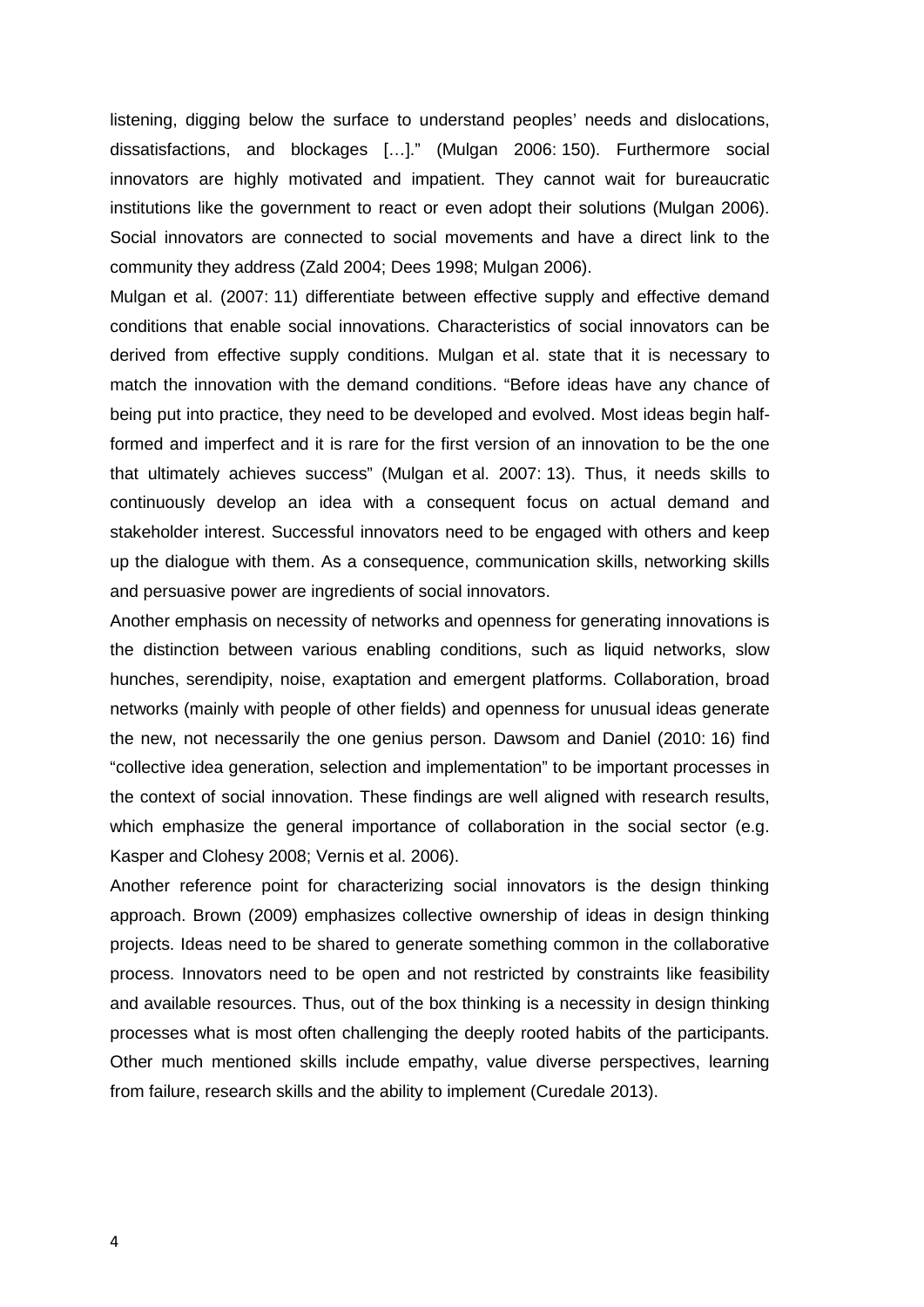#### <span id="page-8-0"></span>**2.2 SOCIAL ENTREPRENEURSHIP**

Until today there is no common definition of social entrepreneurship (Mair and Martí 2006; Hill et al. 2010). While some authors focus on the impacts of social entrepreneurs (Alvord et al. 2006), others understand social entrepreneurship as a process (Mair and Marti 2006). Others critique the mystique of the concept, since its meaning seems to depend entirely on the person who is using the term. In addition to the multitude of definitions, the social entrepreneurship literature provides numerous personal characteristics of social entrepreneurs, the change agents of the social sector. According to Dees (2001) influential definition, a social entrepreneur has a social mission to create social value, recognizes and relentlessly pursues and exploits new opportunities, continuously innovates, adapts and learns, acts boldly and holds himself accountable to the community.

Pro-activeness, innovativeness and risk-taking are three core social entrepreneurial characteristics derived from the literature on entrepreneurship (Mort, Weerawardena and Carnegie 2003; Helm and Andersson 2010). Those three characterizations correlate with most of the traits mentioned in the literature, such as the entrepreneur's willingness to self-correct, to share credit, to break free of established structure, to cross disciplinary boundaries, work quietly and its strong ethical impetus (Bornstein 2004). Social entrepreneurs are relentless (Dees 2001) in pursuing their mission. Within this stream of research – characterized as the social innovation school (Dees and Anderson 2006; Defourny and Nyssens 2010)  $-$ , the social entrepreneur is described as a special breed or even a hero, which includes characteristics like leadership, ambition, persistence, opportunistic behavior, ethical fiber, resourcefulness, results-orientation, pragmatism, vision, passion, and risk-taking (Nicholls 2010).

Leadbeater (1997) also uses the research on entrepreneurship as reference point to define the social entrepreneur. For him, social entrepreneurs are entrepreneurs with a social goal orientation. They "identify a needs gap and a related opportunity – which they understand, inject imagination and vision into their answer, recruit and motivate others to the cause in question and build essential networks, secure the resources that are needed, overcome obstacles and challenges and handle the inherent risks, introduce proper systems for controlling the venture" (Thompson 2002).

Related to that, another heavily discussed characteristic in the entrepreneurial behavior literature as well as in the social enterprise school of thought (Nicholls 2010) is opportunity recognition and exploitation (Singh 2001; Shane and Venkataraman 2000). Opportunity recognition and exploitation is closely related to generating profits and seek for economic value. In terms of social entrepreneurship, economic value creation is at least supplemented by social value creation (Dees, Emerson and Economy 1998;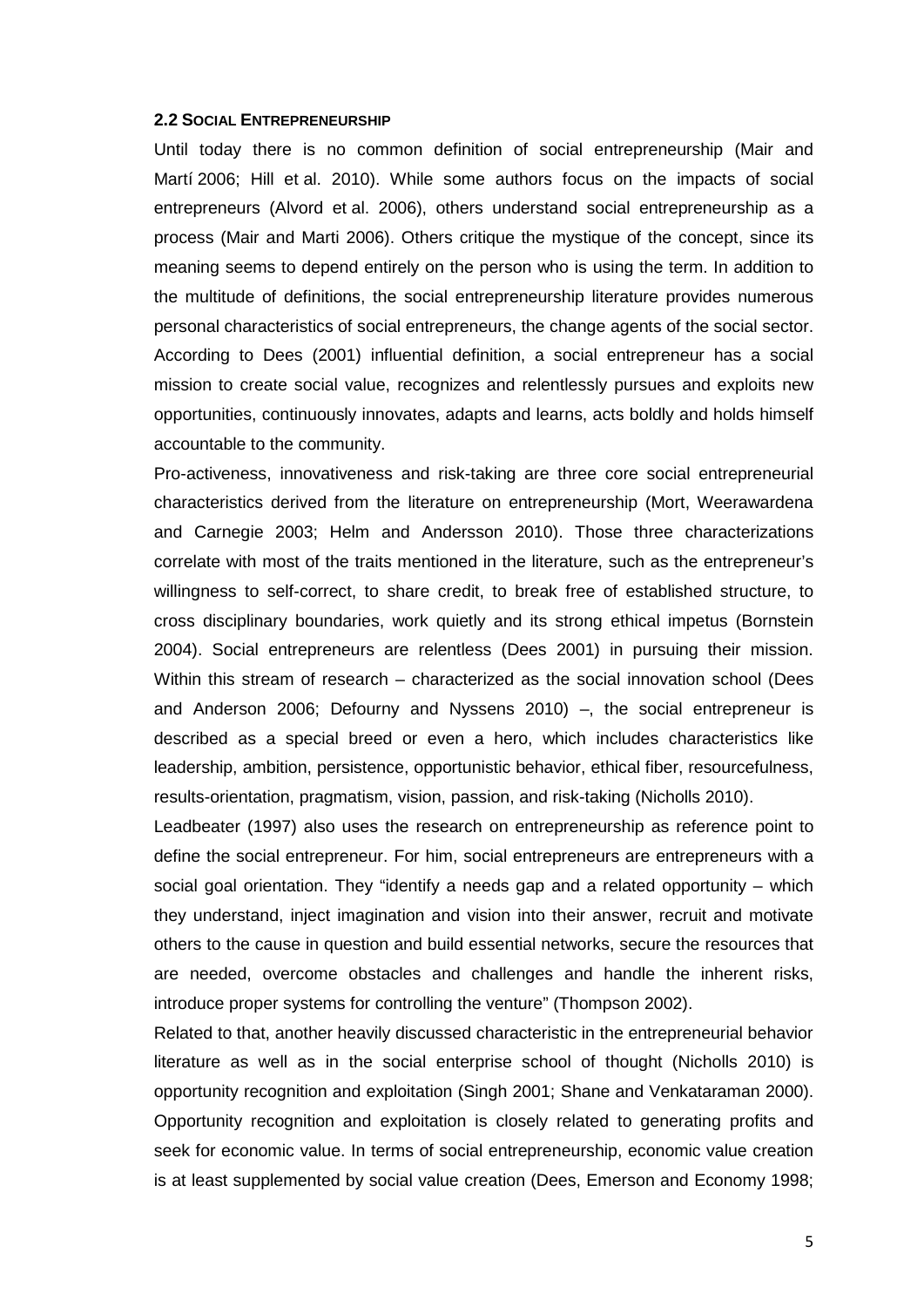Emerson 2004). That means, that opportunities are not "exploited", rather than explored and recognized "to create better social value for their clients" (Mort, Weerawardena and Carnegie 2003: 82) or to recalibrate an unjust equilibrium (Martin and Osberg 2007). Social entrepreneurs are characterized as navigators and negotiators in between different sectors (Young and Grinsfelder 2011; Alvord, Brown and Letts 2004).

In some of the literature this balance between social and economic value or behavioral elements is pushed aside by overrating economic means. Emphasized especially in the social enterprise rooted literature is the "use of business acumen to address social goals" (Crofts et al. 2003). Social entrepreneurs act business-like (Dart 2004) and seek for business solutions that solve social problems (e.g. Thompson and Doherty 2006). In more detail this business-like paradigm is described by characteristics like responsiveness, sustainability, scaling, earned income, and sustainability professional (Nicholls 2010).

In sum social entrepreneurship characteristics are broad and multifaceted. To get some grip on the main characteristics it needs some clusters or meta-analysis. E.g. Young and Grinsfelder (2011) distinguish between market skills, political skills and management skills to underline this point. Furthermore, there are some meta-analysis of social entrepreneurship definitions. Schmitz and Scheuerle (2012) analyzed the 30 most relevant definitions of social entrepreneurship. They found that 27 of them mention social goal orientation as a key followed by 17 mentioning innovativeness, 15 mentioning creating social change, 10 stressing effectiveness and improvements and 9 respectively mentioning entrepreneurial traits and entrepreneurial means as important in social entrepreneurship. Hill et al. (2010) conducted a broad literature review on social entrepreneurship, and came up with words and pairs most often found. But this review does not reveal the traits of the social entrepreneur as their attempt is also broader. Thus, what is missing is an analysis of social entrepreneurship traits across the body of literature available.

#### <span id="page-9-0"></span>**2.3 (CORPORATE SOCIAL) INTRAPRENEUR**

The Term Social Intrapreneur is not new, but it is rarely used in the context of mature nonprofit organizations (see Schmitz and Scheuerle 2012 for an exception). More common is the term in the context of mature for-profit organizations that seek out for shared or blended value business opportunities. Social Intrapreneurs are defined as business innovators who integrate profitability and social value while working inside major organizations. Entrepreneurs and intrapreneurs are defined by "applying an entrepreneurial skill-set such as being innovative, proactive, action-oriented, creative,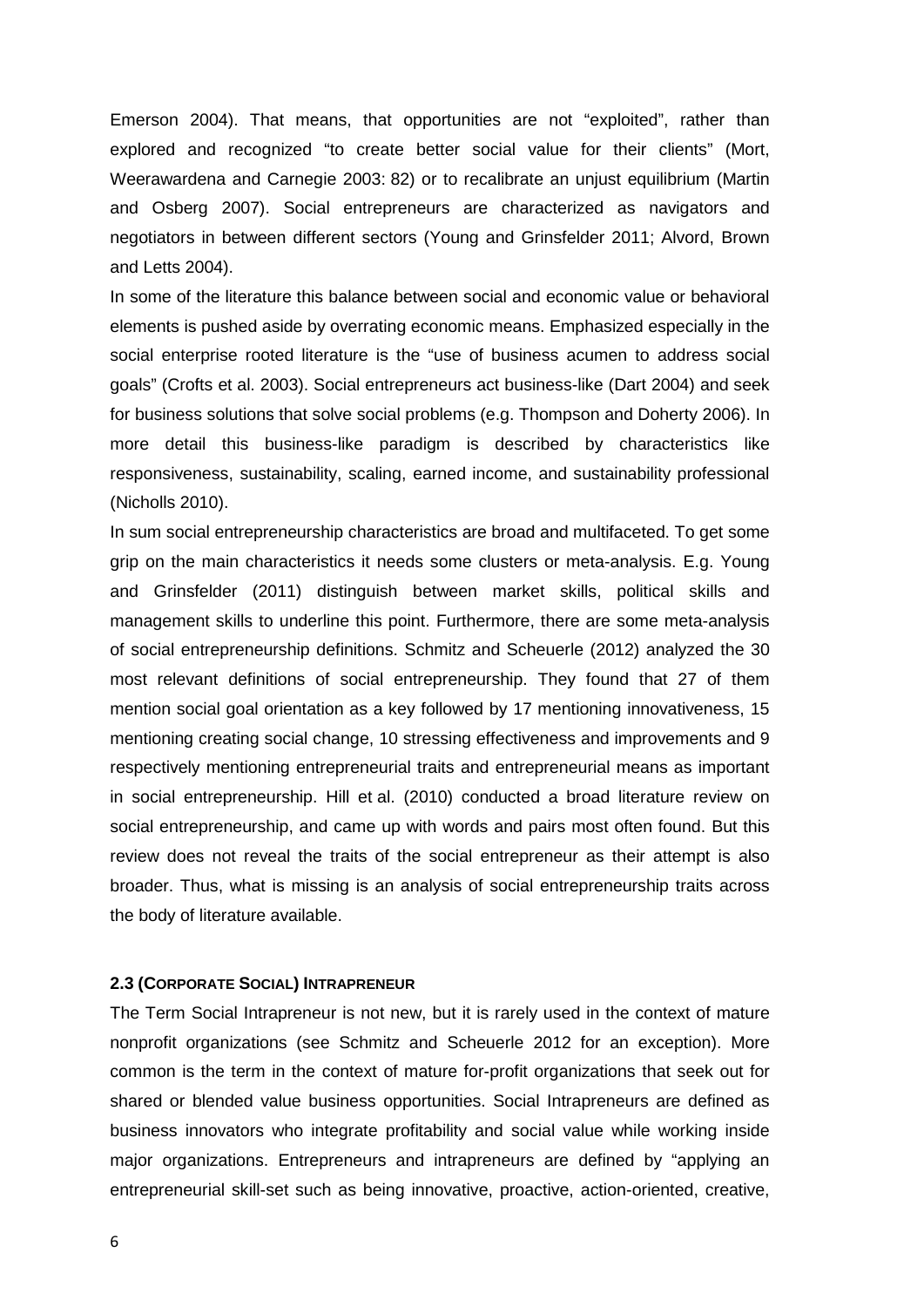and courageous to bring about an innovation. Also as they have to facilitate communication and interaction with sponsors, employees, customers and other stakeholders, social skills such as networking, emotional intelligence, working across sectors, boundary-spanning and leadership have been attributed to them" (Brenneke and Spitzeck 2010; see also Hemingway 2005; Moore and Westley 2009).

Pinchot (1985: ix) defines intrapreneurs as "'dreamers who do', those who take handson responsibility for creating innovation of any kind within an organization; they may be the creators or inventors but are always the dreamers who figure out how to turn an idea into a profitable reality". Proactiveness, innovativeness, risk-taking and opportunity recognition are central in the body of literature on intrapreneurship (Schoenebeck 2010; De Jong and Wennekers 2008; Covin and Slevin 1991). Innovativeness is the skill of an individual to generate ideas and to realize products, services or processes from these. Risk-taking is the willingness of an individual to take and tolerate the risks associated with an innovative project. Proactiveness is the skill of individuals to explore opportunities and have the own motivation to use these (Lumpkin and Dess 1996). Lumpkin and Dess added autonomy and aggressive competitive orientation to this list. Hornsby et al. (1993) listed five individual characteristics in their intrapreneurshipmodel: risk-taking propensity, desire for autonomy, need for achievement, goal orientation, and internal locus of control.

In recent years the discourse on intrapreneurship is linked with sustainability issues. Pioneers in that field coined the term social intrapreneur (Grayson, MacLaren and Spitzeck 2011, Grayson, McLaren and Spitzeck 2014). These authors discuss social intrapreneurship within business corporations. Often these authors link their concept of social intrapreneurship with Porter and Kramer's concept of shared value (Kramer 2011). To distinguish this stream of literature from social intrapreneurship within nonprofits we use the label 'corporate social intrapreneurs'. For Grayson, MacLaren and Spitzeck (2011) a social intrapreneur is a "person within a large corporation who takes direct initiative for innovation(s) which addresses (address) social or environmental challenges profitably".

Sustainability (2008: 27) published a field guide for social intrapreneurs that contains criteria of social intrapreneurs in comparison to social entrepreneurs. Both social entrepreneurs and social intrapreneurs "shrug off constraints of ideology or discipline, identify and apply practical solutions to social or environmental problems, innovate by finding a new product, service or approach to societal challenge, focus on societal value creation, jump in before they are fully resourced, have a dogged determination that pushes them to take risks, combine their passion for change with measurement and monitoring of impact, have a healthy impatience". But additionally to social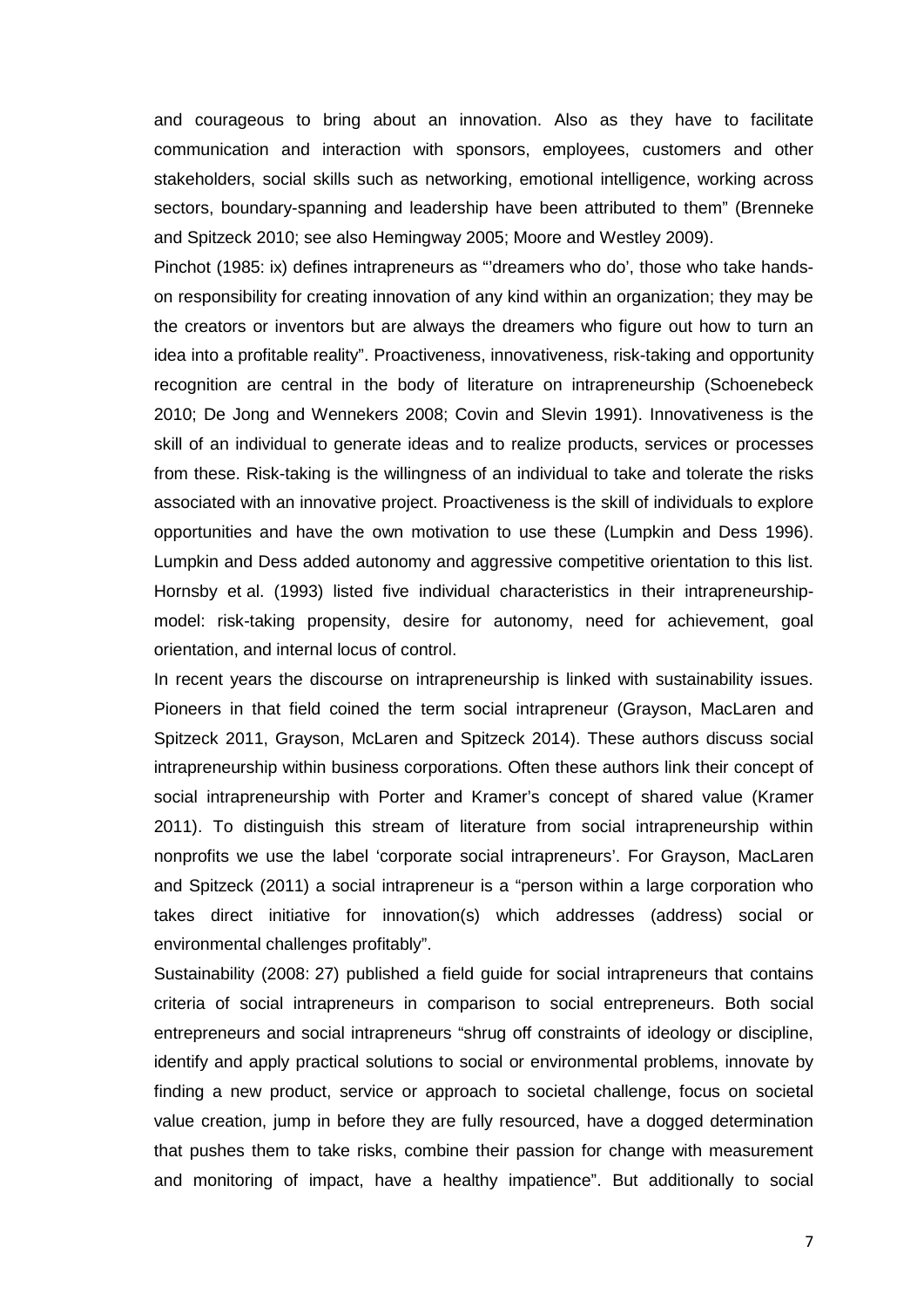entrepreneurs, social intrapreneurs "successfully navigate corporate culture, strategy and process, communicate social entrepreneurship in compelling business terms, build and inspire teams across a multiplicity of corporate divisions" (Sustainabilty 2008: 27). In addition to general collaboration skills, marketing and communication skills are also essential for social intrapreneurs as they have to "sell" their project to managers and peers (Grayson, McLaren and Spitzeck 2014). Apart from skills, Grayson, McLaren and Spitzeck (2014) also mention three behaviors that characterize social intrapreneurs: persistency and self-belief, learning and outreach. According to their analysis, social intrapreneurs are persistent in their striving to realize their ideas; they have straight learning orientation that includes learning from failure and reaching out to targeted communities and environments. Finally, Grayson, McLaren and Spitzeck (2014) look at how social innovators think: their mind-sets. They point out that nature and social experiences coin the mind-set of social intrapreneurs. They think in terms of shared value. "However, in contrast to many people working in the non-profit sector, social intrapreneurs are able to understand the business value of addressing societal issues and have overcome the dichotomy of either profit or societal value" (Grayson, McLaren and Spitzeck 2014: 79).

Interestingly, risk-taking as a characteristic is mentioned especially in the entrepreneurship literature, while even less prominent in the social entrepreneurship literature (Schmitz and Scheuerle 2012), has little importance in the literature on social intrapreneurship. Maybe this is due to the small risk employed social intrapreneurs having to bear in comparison to a social entrepreneur as an owner and manager of an organization. Social entrepreneurs run their organizations (Sustainability 2008). In short: There is also risk-taking necessary for the social intrapreneurs, as there is the potential for failure, but the individual financial risk is lower for a social intrapreneur being on the payroll of a mature organization commonly also after a failed social innovation attempt within the organization.

#### <span id="page-11-0"></span>**3. CONSTRUCTING THE (NONPROFIT) SOCIAL INTERPRENEUR**

In the previous chapters we analyzed the literature regarding characteristics of social entrepreneurs, social innovators and corporate social intrapreneurs. The social entrepreneurship literature strongly emphasizes action orientation. Social entrepreneurs do things. In contrast, the social innovation literature is more concerned with relationships and networking skills. Social innovators are portrayed as relationship managers with corresponding communication skills. The corporate social intrapreneurship literature is situated between a shared value perspective and a still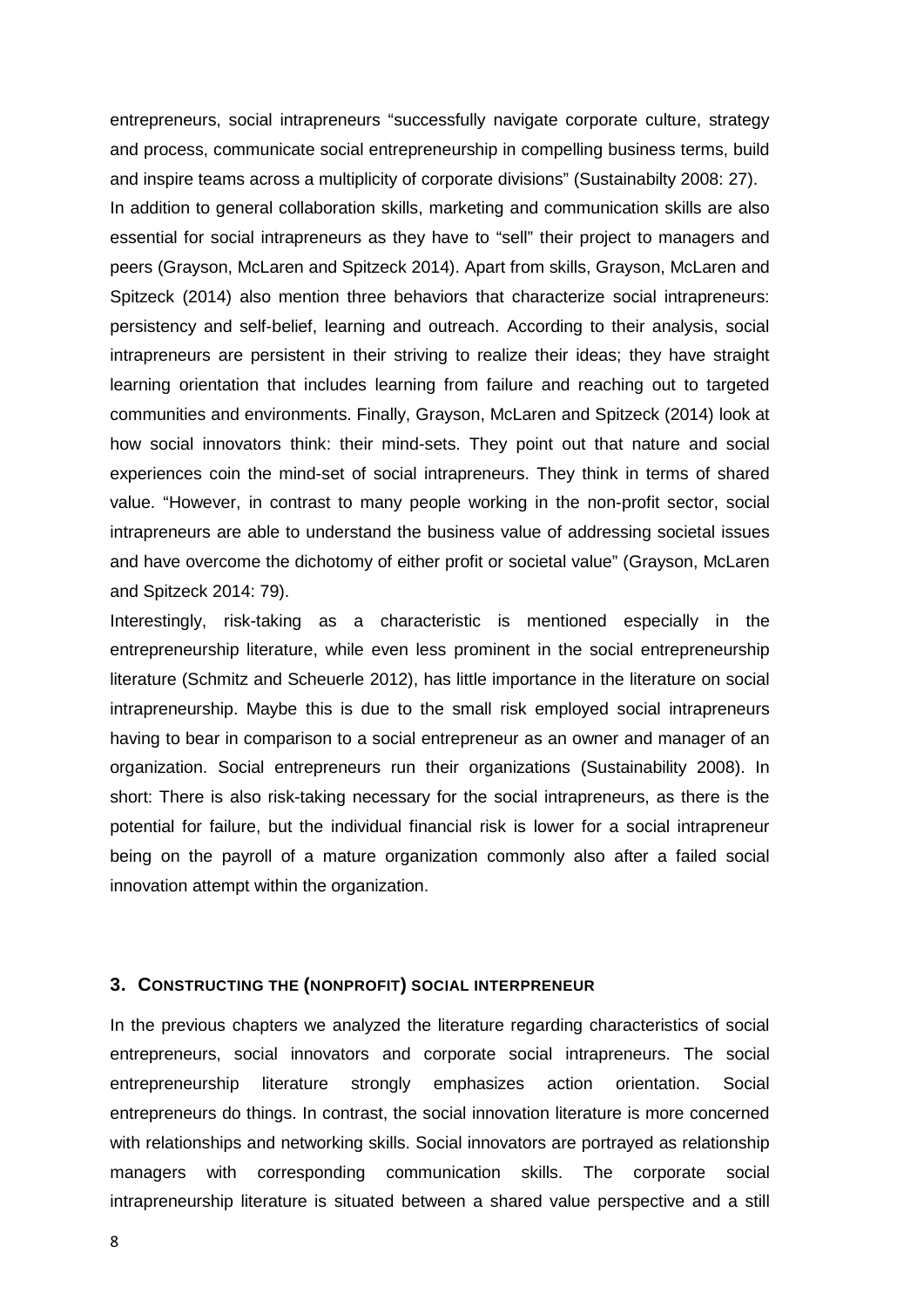more prevalent profit orientation. These actors revolutionize businesses from the inside by hybrid thinking, integrating social and ecological issues with economic value orientation.

While corporate social intrapreneurs are corporate innovators, who are taking on initiatives that do well for their companies and also do good for society, nonprofit social intrapreneurs are implementing entrepreneurial and start-up strategies in the nonprofit sector in order to improve their organizations with hybrid value models, cost saving innovation, increased efficiencies or the creation of business models for new social services.

According to our research interest in identifying (nonprofit) social intrapreneurs, the following table shows the characteristics distilled from the three analyzed bodies of literature (social entrepreneurship, social innovation and corporate social intrapreneurship). We sorted this list according to similarities between characteristics.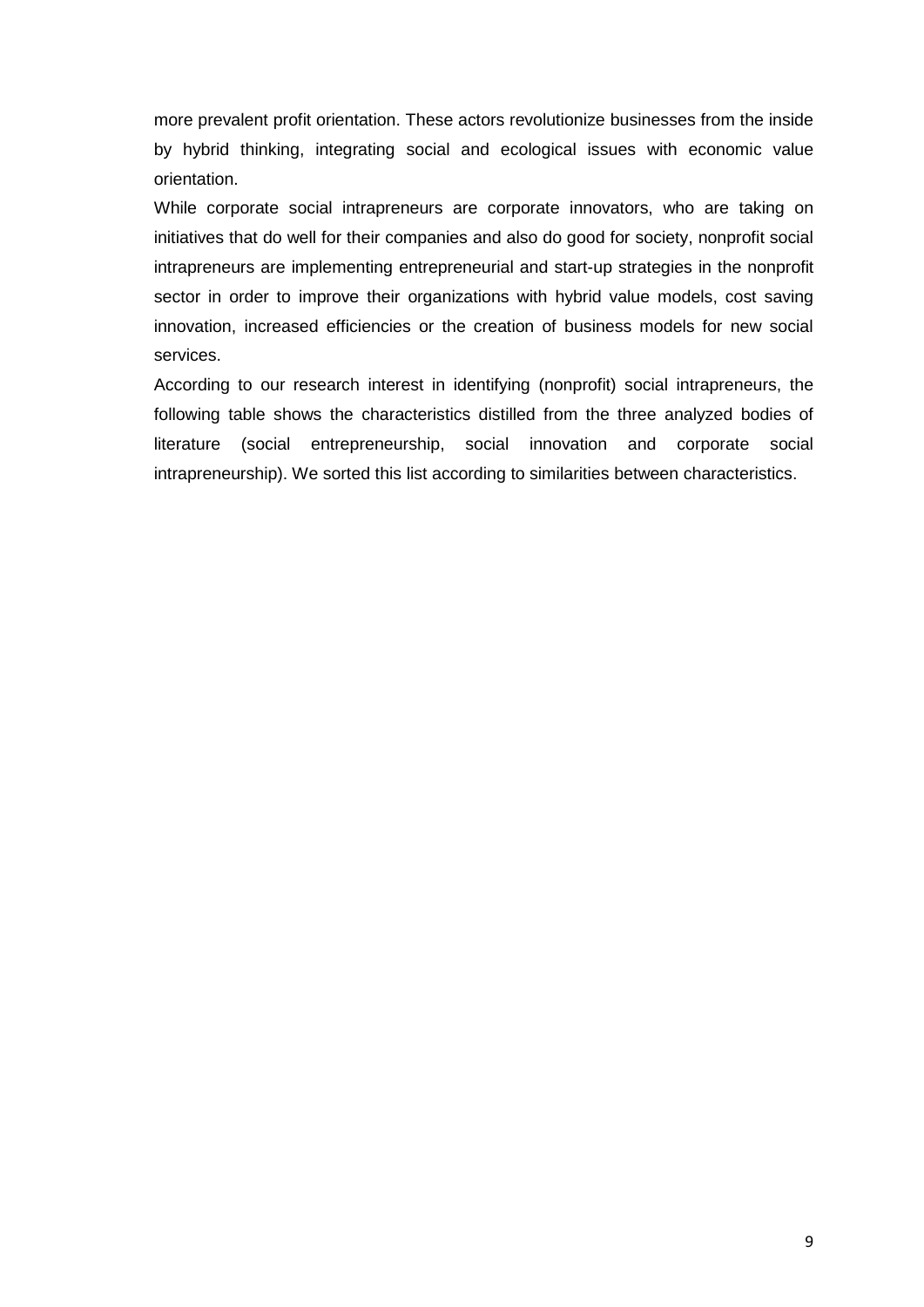| <b>Characteristics</b>            | <b>Social</b>              | <b>Social Innovator</b> | <b>Corporate Social</b> |  |  |  |  |  |
|-----------------------------------|----------------------------|-------------------------|-------------------------|--|--|--|--|--|
|                                   | <b>Entrepreneur</b>        |                         | Intrapreneur            |  |  |  |  |  |
| Goal/Orientation/Direction        |                            |                         |                         |  |  |  |  |  |
| <b>Social Mission Orientation</b> | $+++$                      | $++$                    | $++$                    |  |  |  |  |  |
| <b>Social Value Creation</b>      | $+++$                      | $++$                    | $++$                    |  |  |  |  |  |
| <b>Strive for the new</b>         |                            |                         |                         |  |  |  |  |  |
| Visionary                         | $++$                       | $\ddot{}$               | $++$                    |  |  |  |  |  |
| Innovative                        | $+ + +$                    | $^{+++}$                | $^{+++}$                |  |  |  |  |  |
| Acting against the odds           | $++$                       | $++++$                  |                         |  |  |  |  |  |
| Willingness to learn              | $+++$                      | $++$                    | $++$                    |  |  |  |  |  |
|                                   | <b>Vibrant Character</b>   |                         |                         |  |  |  |  |  |
| Dedication                        | $\ddot{}$                  | $++$                    | $++$                    |  |  |  |  |  |
| Passionate                        | $+$                        |                         | $\ddot{}$               |  |  |  |  |  |
| Impatient                         |                            | $++$                    |                         |  |  |  |  |  |
| Motivated                         | $\ddot{}$                  | $++$                    | $^{\mathrm{+}}$         |  |  |  |  |  |
| Persistency                       | $++$                       | $+ + +$                 | $++$                    |  |  |  |  |  |
| Ambitious                         | $\ddot{}$                  |                         |                         |  |  |  |  |  |
| Risk-taking                       | $+$                        | $\ddot{}$               | $++$                    |  |  |  |  |  |
| Internal locus of control         |                            |                         | $+$                     |  |  |  |  |  |
| Pro-Activeness                    | $+++$                      | $\ddot{}$               | $^{+ + +}$              |  |  |  |  |  |
| Opportunity recognition           | $^{+++}$                   |                         | $++$                    |  |  |  |  |  |
| Action-oriented                   | $++$                       |                         | $++$                    |  |  |  |  |  |
| Need for achievement              |                            |                         | $+$                     |  |  |  |  |  |
|                                   | <b>People Relations</b>    |                         |                         |  |  |  |  |  |
| People oriented                   |                            | $++++$                  |                         |  |  |  |  |  |
| Empathy                           |                            | $++++$                  |                         |  |  |  |  |  |
| Communicative                     | $\ddot{}$                  | $++++$                  | $+++$                   |  |  |  |  |  |
| Convincing                        |                            | $++$                    | $++$                    |  |  |  |  |  |
| Listening                         |                            | $++++$                  | $\ddot{}$               |  |  |  |  |  |
| Networking skills                 | $\ddot{}$                  | $+++$                   | $++$                    |  |  |  |  |  |
| Ideas sharing                     | $\ddot{}$                  | $++++$                  | $+$                     |  |  |  |  |  |
| Motivator                         | $++$                       |                         | $++$                    |  |  |  |  |  |
| Collaborator                      |                            | $^{+++}$                | $++$                    |  |  |  |  |  |
|                                   | <b>Knowledge Relations</b> |                         |                         |  |  |  |  |  |
| Openness                          |                            | $+++$                   |                         |  |  |  |  |  |
| Boundary-Crossing                 | $++$                       | $++$                    | $++$                    |  |  |  |  |  |
| Acting boldly                     | $++++$                     |                         | $\ddot{}$               |  |  |  |  |  |
| <b>Business-acumen</b>            |                            |                         |                         |  |  |  |  |  |
| Business-acumen                   | $^{\mathrm{+}}$            |                         | $++$                    |  |  |  |  |  |
| Resourceful                       | $+$                        |                         |                         |  |  |  |  |  |
| Pragmatic                         | $++$                       |                         | $\ddot{}$               |  |  |  |  |  |
| Results-oriented                  | $++$                       | $\ddot{}$               | $++$                    |  |  |  |  |  |

Table 1: Comparing main characteristics of social entrepreneurs, social innovators, and corporate social intrapreneurs

| Legend    |                                                                                   |
|-----------|-----------------------------------------------------------------------------------|
| $+ + +$ : | Heavily emphasized in almost all of the literature                                |
| $++$ :    | Strongly emphasized in most of the literature                                     |
| $+1$      | Mentioned in some literature or an aspect that can be indirectly derived from the |
|           | descriptions given in the literature                                              |
| . .       | Not mentioned in that stream of literature                                        |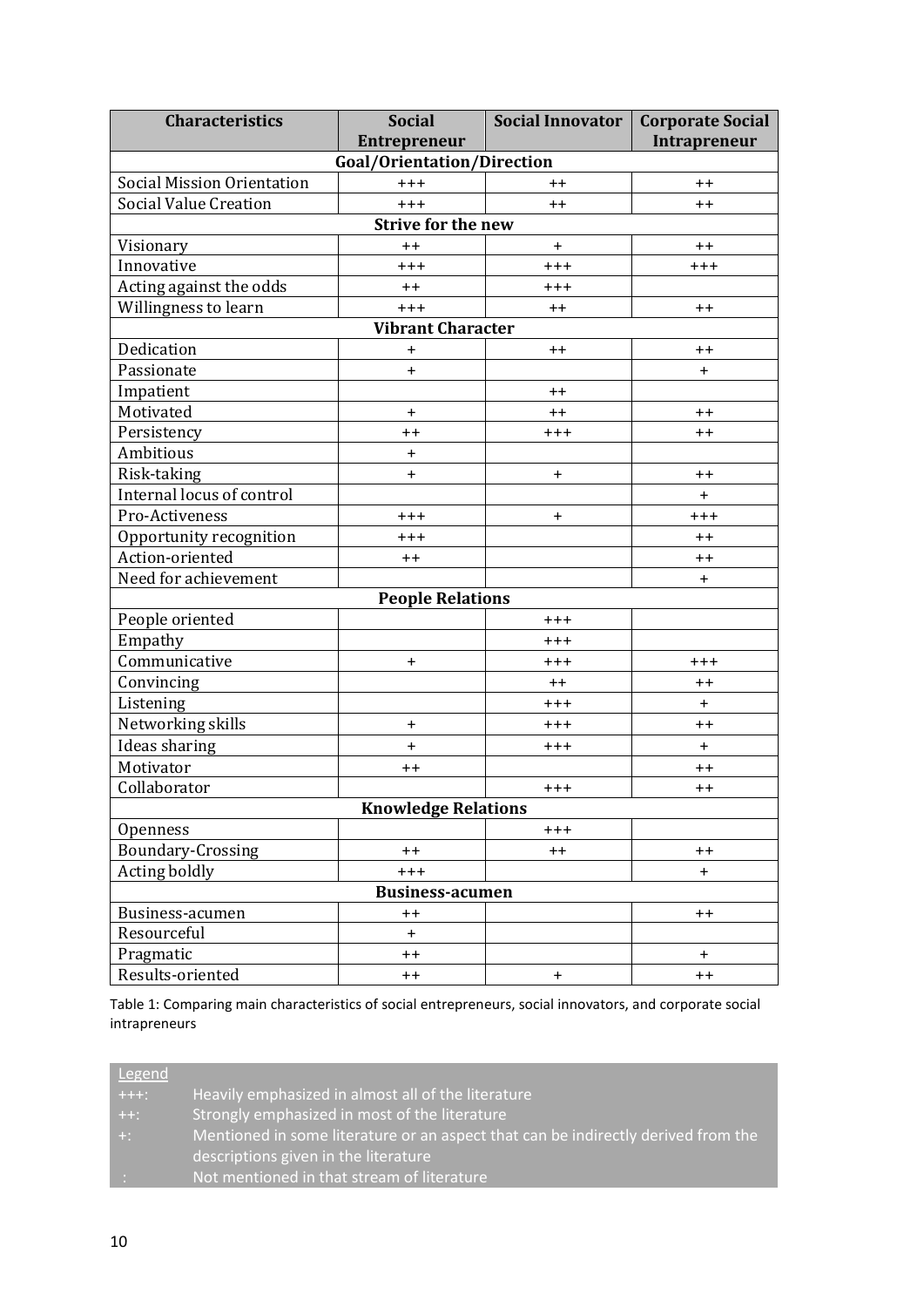The table shows six different clusters. Most action theory assumes that human action is goal oriented. All three streams of literature emphasize the social mission of social entrepreneurial action as its main goal. Thus this is our first cluster. Second, in all three strands of literature the innovativeness of actors is a main characteristic. Related to innovativeness are characteristics like visionary, acting against the odds and the willingness to learn. We named this cluster "Strive for the new". The third cluster is called "vibrant character". There are many characteristics (most of them traits) that describe a person that is passionate about what he or she is doing, that is very actionoriented and presents a very agile and relentless character. This cluster covers characteristics like dedication, passionate, impatient, motivated, persistency, ambitious, risk-taking, internal locus of control, pro-activeness, or action-orientation. This cluster counts the highest number of characteristics. But there is a strong variation in the appearance and relevance in the literature.

The fourth cluster is about people relations. Especially the literature on social innovators is emphasizing characteristics like empathy, communicative, convincing, listening, networking skills, ideas sharing, or collaborator. Talking, discussing and working with others is an essential ingredient for constructing the social intrapreneur. But not only relations between people are important. Also relations between different fields of knowledge are relevant. This reminds us of Schumpeter´s notion of recombining different elements in the process of innovation. This knowledge relations need openness from the actor as well as boundary-crossing and bold actions. Thus, the fifth cluster is about knowledge relations. The last cluster we build is called business-acumen. With little appearance and emphasis throughout the literature characteristics like resourceful, pragmatic, or results-oriented describe factual mindsets and actions of businesswomen. This cluster is important to ground the visionary strive for the new. Interestingly, the characteristics of this cluster are less prominent in the social innovation literature.

In sum the literature review leads to the six clusters of indicators:

- (1) social goal orientation,
- (2) business acumen,
- (3) striving for the new,
- (4) vibrant character,
- (5) people relations, and
- (6) knowledge relations.

Those clusters show, not surprisingly so, big overlap with indicators for entrepreneurship. But we want to focus on the question, which characteristics are important for entrepreneurship within organizations. Therefore we draw from first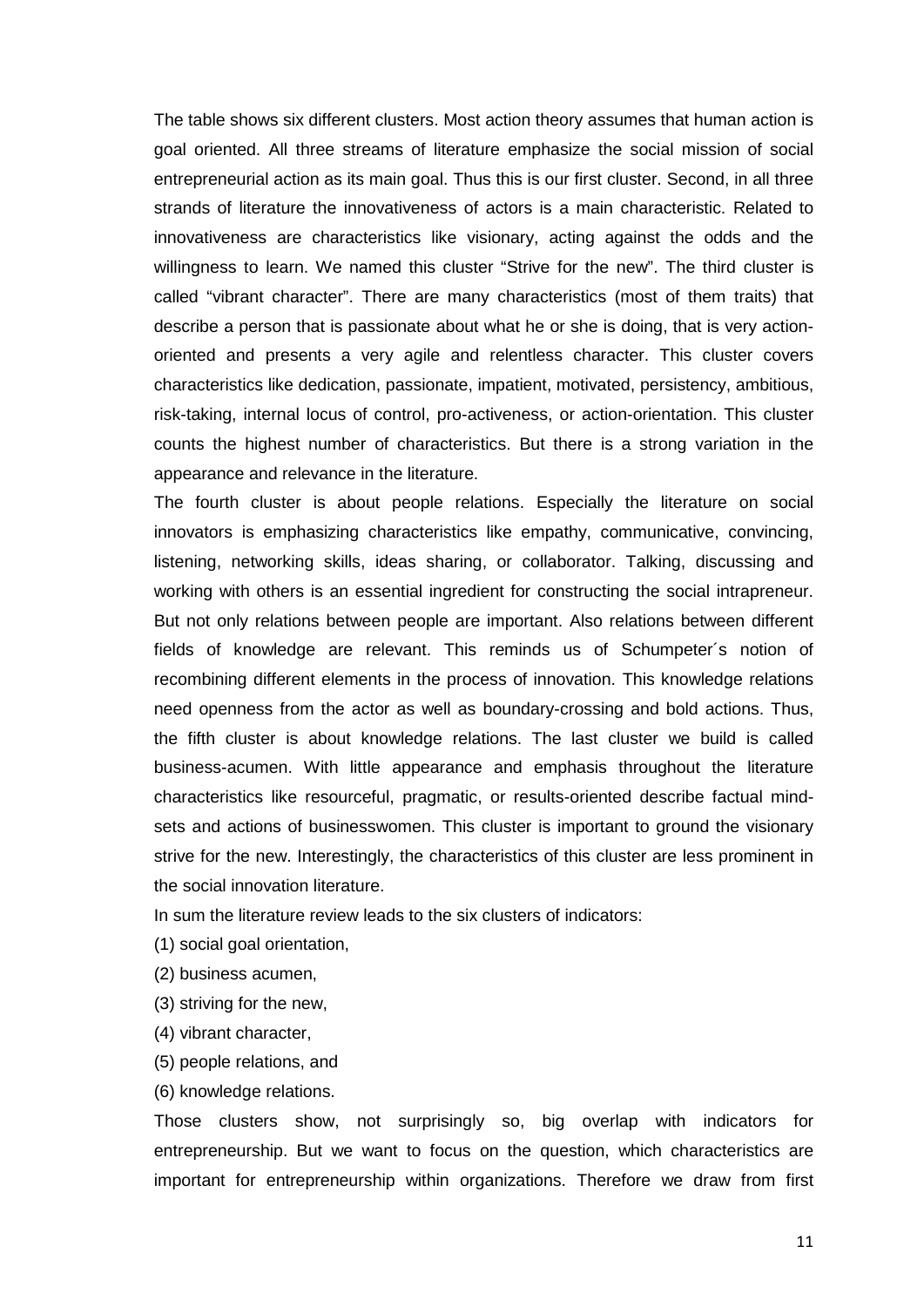results of a small empirical study on fostering intrapreneurship, as well as some selected literature on change agency to highlight three important aspects:

- Commitment to the organization
- Having an outside perspective
- Dealing with resistance

In a community based research and development project, which created a social intrapreneurship incubator within an established nonprofit social service provider in Germany, we used the above mentioned characteristics for a selection process. Employees of the organizations were asked to apply to the incubator program with a new social service idea. The incubator program included ten workshops in one year to develop the idea to an entrepreneurial design and a business plan. The best business plans then are about to be implemented and become new business units of the nonprofit organization. Furthermore, the teams having written the business plan are designated to become the managers of this new business unit.

In the beginning we needed to select not only according to the profoundness of the ideas submitted but also on basis of the persons that applied. We tested the applicants in a one day assessment workshop and rated them according the criteria derived from the literature. There were four evaluators that observed the applicants and filled out an evaluation sheet containing the criteria, presented in a bipolar manner. 12 candidates were selected after that workshop. According to our view these are social intrapreneurs. During the process we conducted participative observations to improve our understanding of social intrapreneurship development as well as checking the appropriateness of our selection criteria.

During the incubator workshop program three social intrapreneurs quitted the program for different reasons. One person (A) was unable to participate any further due to health issues. Another social intrapreneur (B) revealed that the person felt unable to keep up with the speed and complexity of the process. Flexibility and willingness to work overtime were seen as problems, which challenges the program's initial evaluation of the candidate's vibrant character (need for achievement, dedication). The third person (C) leaving the program stated that he does not believe in the organization's willingness to really change and innovate, thus he lost confidence in the program as in the organization altogether. In the interview conducted with C after the decision to pull out of the lab, a lack of commitment and loyalty to the organization was missing in C's answers.

Furthermore, over all the participants we found that those committed to the organization performed best in the program. Interestingly, commitment to the organization is rarely mentioned in the intrapreneurship literature. But we found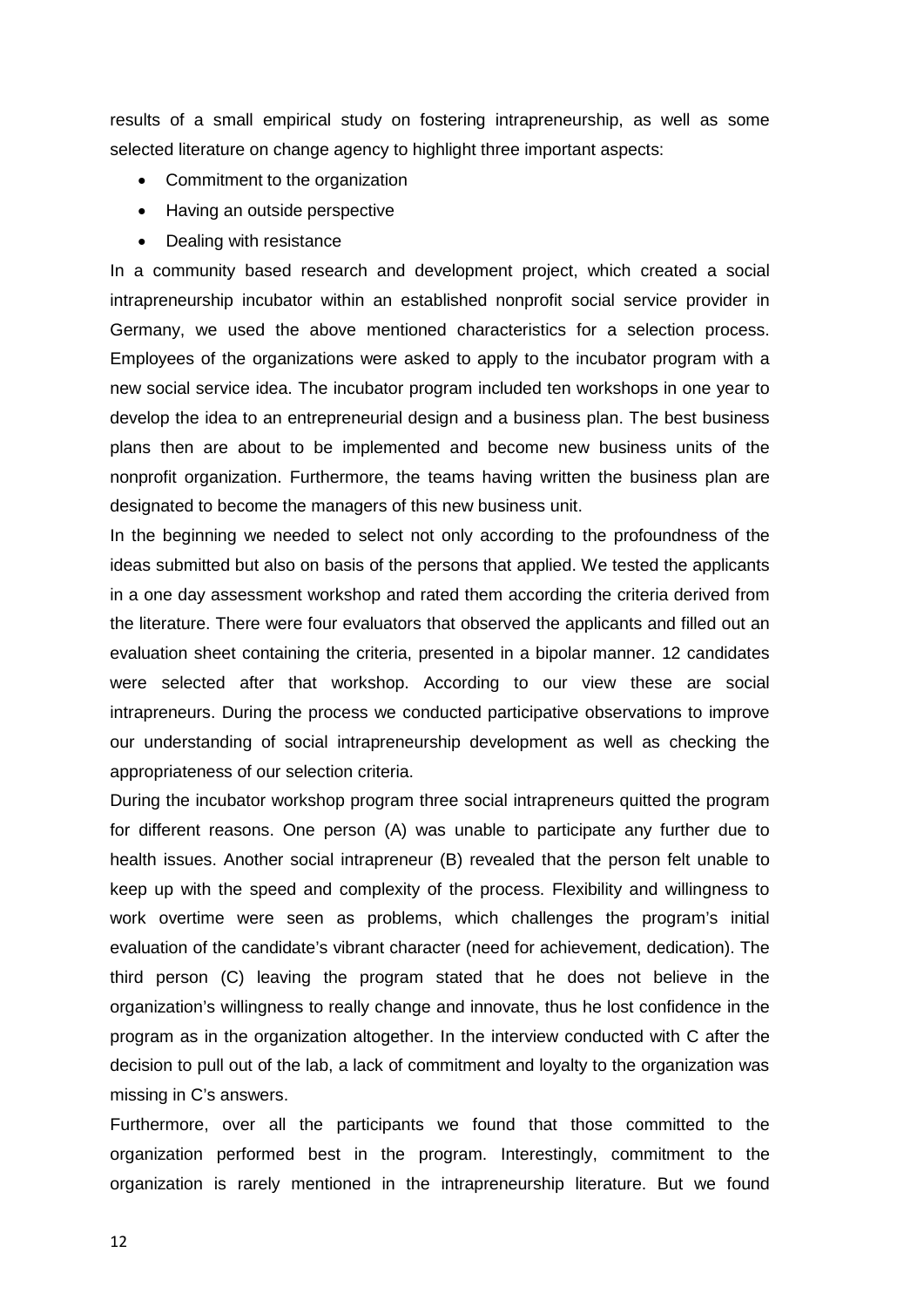commitment to be an important characteristic for intrapreneurship, otherwise, potential social intrapreneurs would not reveal their potential or leave the organization and realize their ideas elsewhere.

The second specific characteristic for entrepreneurs within stems from the change literature, particularly Debra Meyerson's concept of change agents of tempered radicals (Meyerson 1995, 2004). Due to their multiplicity of ties and their embeddedness in multiple institutional environments certain change agents are particularly effective. Their involvement in different institutional contexts and therefore the ongoing exposure to competing institutional logics, gives them an outsider perspective in their organization (Meyerson 2004). We think that this is an important characteristic, which also applies to intrapreneurship.

Another aspect of circumstantial influence on intrapreneurial behavior certainly is the resistance to change and innovation in organizations. Out of an exhaustive body of literature we can refer to Malek and Ilbach (2004) as proxies, who present several reasons why existing organizations find it hard to innovate, such as size of an organization, which makes it hard to keep an overview over all employees and activities within the organization; specialization and separation in organizations lead to focus on one´s own topic but hinders communication with other departments; internal competition, which leads to knowledge silos instead of knowledge sharing; a culture of failure and rewards in existing organizations, which leads to fear losses in cases of innovation failure; dullness, which means to stay in one's habits and it is hard to change routines; and finally hierarchies, which lead to strict processes with less room for actions outside of daily duties.

Such organizational circumstances are challenges for social intrapreneurs and pose the question, how intrapreneurs can deal with them. We constructed the social intrapreneur as a vibrant personality with a high level of vitality and energy. Social intrapreneurs are driven to do things and to innovative in practice. They need to be able to learn and reflect on external circumstances as well as own habits and experiences, particularly given the obstructive circumstances in many organizations. One could argue that the competency of self-motivation and pro-activeness need to be even higher for intrapreneurs as in entrepreneurs in smaller start up organizations, since the latter are dealing with less internal resistance. This also stresses the necessity of intrapreneurial commitment to the organization. Commitment to the organization helps intrapreneurs to work with resistance and cultural barriers. Otherwise a "lack of support might cause the social intrapreneur to leave the

13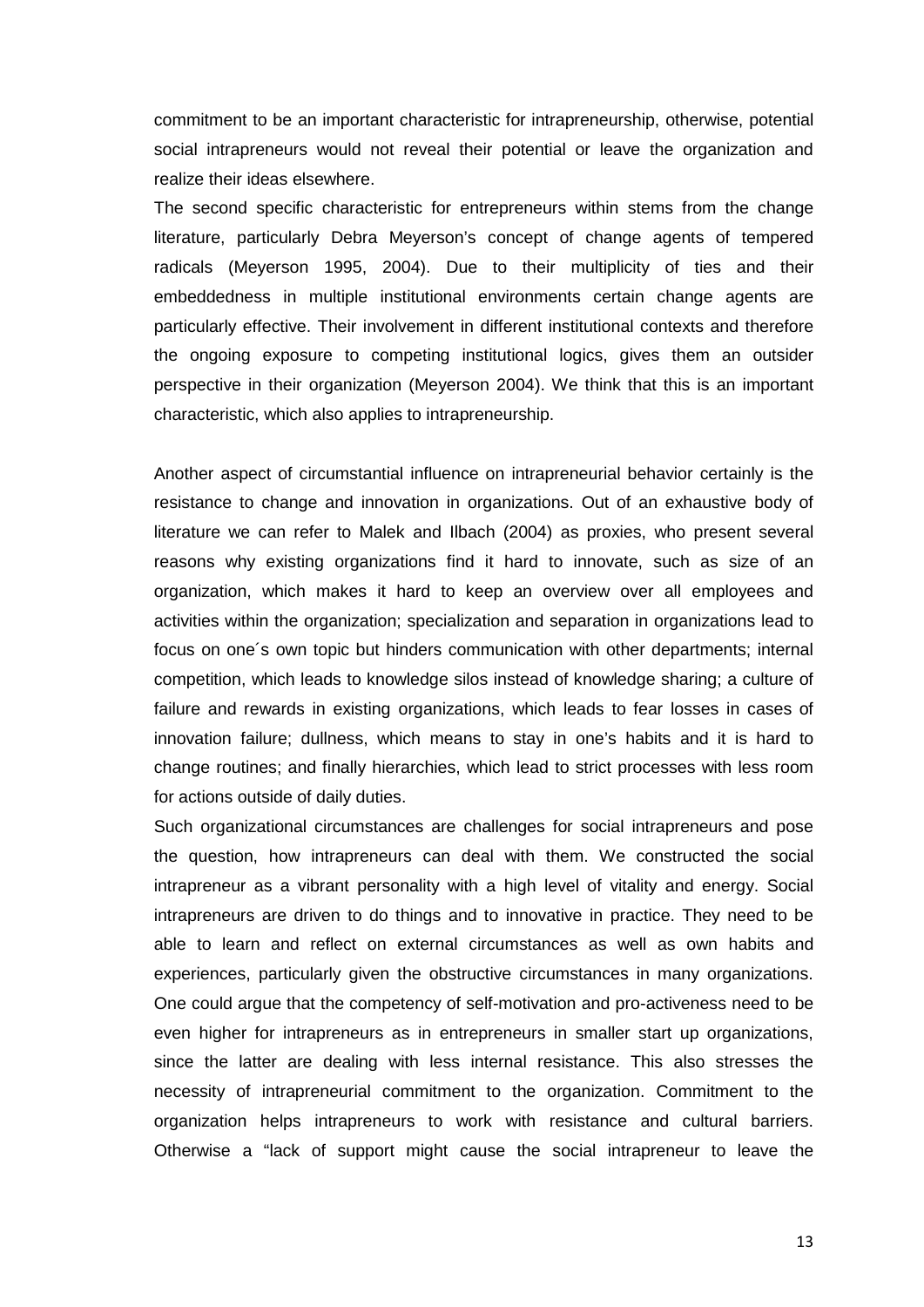organization and try to sell the idea elsewhere" (Grayson, McLaren and Spitzeck 2014: 21).

Thus we complemented commitment to the organization and the outsider-perspective to our model and we stress pro-activeness and convincing skills as elementary aspects of being able to deal with resistance. As a combination of the characteristics derived from the literature and our participative observations and experiences within a social incubator project we build the following social intrapreneur framework.

| <b>Social Mission Orientation</b>   |                      |                            |                               |  |  |  |  |  |
|-------------------------------------|----------------------|----------------------------|-------------------------------|--|--|--|--|--|
| <b>Business-Acumen</b>              |                      |                            |                               |  |  |  |  |  |
| <b>Striving for</b><br>the new      | Vibrant<br>Character | People<br><b>Relations</b> | Knowledge<br><b>Relations</b> |  |  |  |  |  |
| <b>Organizational Commitment</b>    |                      |                            |                               |  |  |  |  |  |
| <b>Outsider-Insider Perspective</b> |                      |                            |                               |  |  |  |  |  |



# <span id="page-17-0"></span>**4. DISCUSSION**

Our research had several limitations. Our model is mostly based on a literature review. Its empirical testing is based on a small scale qualitative study, including participatory observation of the workshops and qualitative exit interviews, with participants leaving the program. Although the research team had intensive contact with the participant of the study, we only observed 24 individuals in the first phase of the project, after the first selection process 12 participants remained.

This paper builds the basis for future research, operatizing the seven clusters in a questionnaire, which can be used as an instrument to select intrapreneurs in nonprofit organizations. Such a selection questionnaire can be tested in quantitative ways more easily.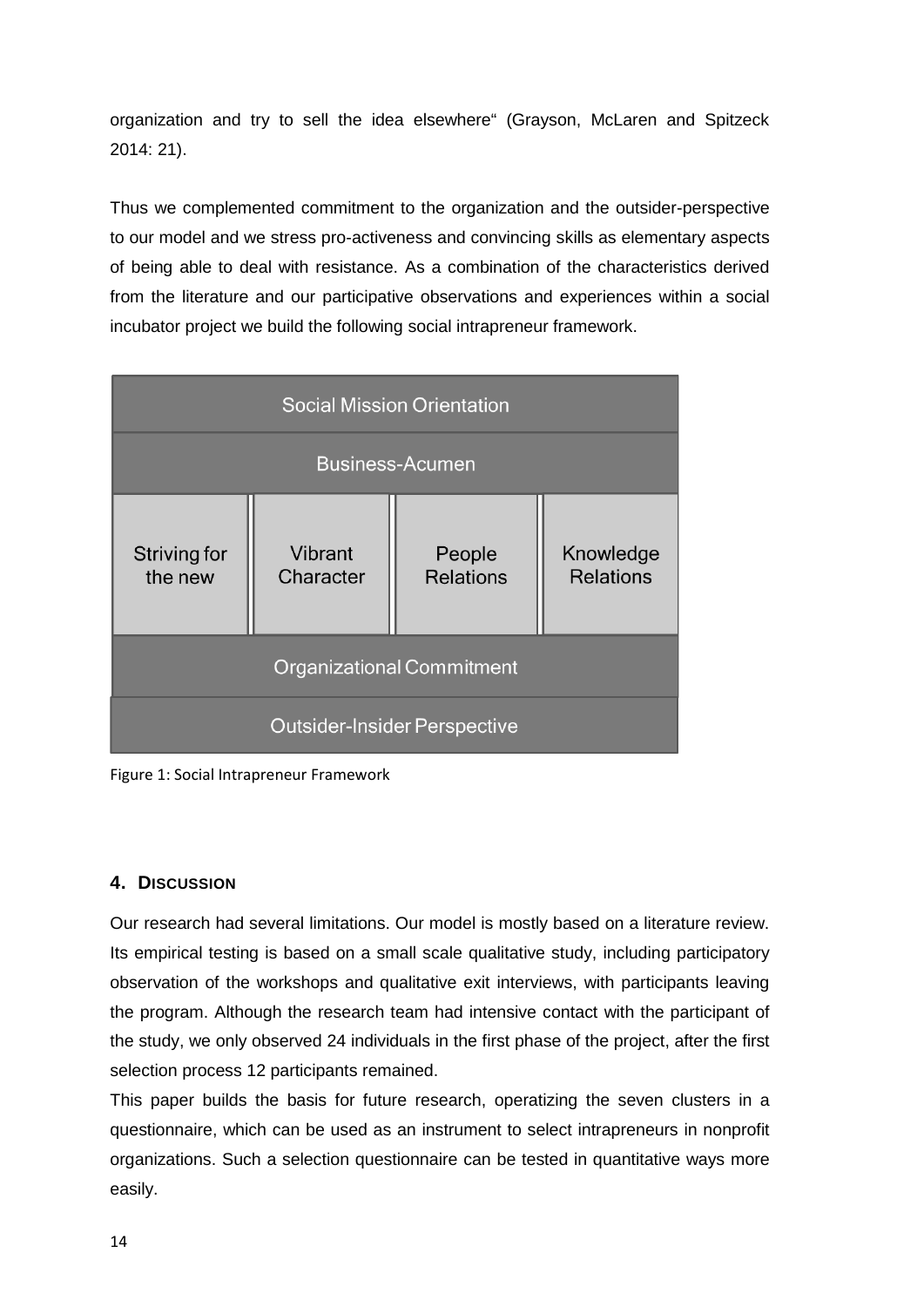In our view on the debate on social entrepreneurship and social intrapreneurship, the term "social" remains somewhat ill-defined. The most consistent conceptualization can be found in the social innovation literature, which ties the social of the innovation to its connection to an existing social need and the public acknowledgement of this need as legitimate (Mulgan 2012). Both need-base and necessary legitimacy of this need as one that not the individual, but the society has to account for, seem to be valuable aspects of further attempts to conceptualize (nonprofit) social intrapreneurship.

However, the problem with defining the social part of social intrapreneurship by outputs or outcomes is that social intrapreneurship can only be detected after the fact. Schmitz (2014) argued that for a complete picture of the social, we also need to think of social processes and social inputs. In terms of inputs we need to reconsider the characteristics distilled from the literature for our framework. Some of these characteristics may appear in a different light when bringing them into the nonprofit context. E.g. opportunity exploitation, what is a characteristic central to entrepreneurship discourse, needs to be adopted because exploitation has the connotation to create profit maximization opportunities. In the context of social intrapreneurship, it needs to be framed in terms of social value maximization. Thus, opportunity recognition or opportunity detection in regard to social needs appears to be the right frame.

Another example might be risk-taking. Not so prominent in the social entrepreneurship and social intrapreneurship literature (Schmitz and Scheuerle 2012), risk-taking is also important in the context of social intrapreneurship but in different terms. Risk-taking in the entrepreneurship literature is more about financial risk and this risk is taken because of future high margin expectations. In the social intrapreneurship context, risktaking is less about generating high margins in the future, and more about risks related to legitimacy issues. In case an innovative project fails (e.g. because the social value could not be generated), the organization has to account for the money spend on this endeavor to external stakeholders.

Finally it needs to be discussed if social intrapreneurship in nonprofit organizations can be construed as a phenomenon on the individual level. We agree with Dacin's assessment that "…defining social entrepreneurship by individual-level characteristics and processes and activities will inevitably lead to yet more discussion and debate about what these characteristics should be; it is a debate which can never be resolved, because it is unlikely that a definitive set of characteristics can be applied to all kinds of social entrepreneurial activity across all contexts" (Dacin et al. 2010: 41). It is convincing that the decision to act as an intrapreneur "occurs as a result of an interaction between organizational characteristics, individual characteristics, and some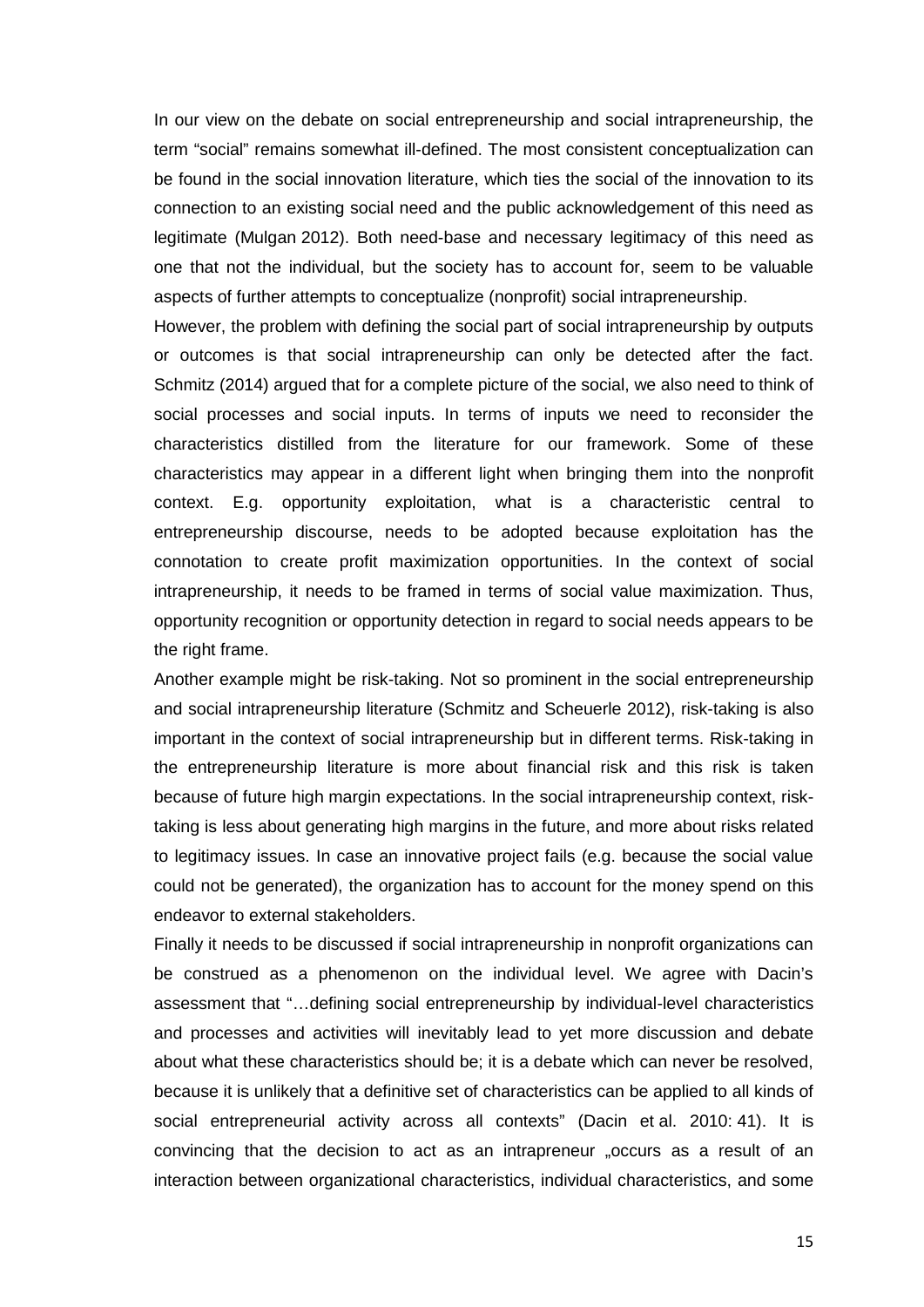kind of precipitating event. The precipitating event provides the impetus to behave intrapreneurially when other conditions are conducive to such behavior (Hornsby et al. 1993: 33).

This argument is even stronger in the current literature on change agents. Battilana and Casciaro (2013: 64) demonstrate the importance of networks for change agents. In their research they found: "1. Change agents who were central in the organization's informal network had a clear advantage, regardless of their position in the formal hierarchy. 2. People who bridged disconnected groups and individuals were more effective at implementing dramatic reforms, while those with cohesive networks were better at instituting minor changes. 3. Being close to "fence-sitters," who were ambivalent about a change, was always beneficial. But close relationships with resisters were a doubleedged sword: Such ties helped change agents push through minor initiatives but hindered major change attempts."

Another stream of literature contributes to the conceptualization of change agents, namely social movement theories. Zald and Berger (1978) demonstrated the similarities between change processes in organizations and those in social movements. However change in social movements is not conceptualized as planned or subject to managerial control (Kling 1995). Social movement theorists emphasize the important role of 'organizers', who have a strong network of people and are able to mobilize a critical mass of people to start collective action (Marwell et al. 1988). Networks and communities of practice are seen as important ways of mobilizing resources for change and to develop a shared vision for the change process and facilitate peer learning (Campell 2002). Leaders in social movements are most likely to create change, when they are able to frame conversations (Snow and Benford 1988), strategize (Fendrich 2003), mobilize and unite (Croteau and Hicks 2003). They also need to engage in storytelling (Kling 1995).

Battilana's research and social movement theory strongly suggest a collective concept of change agent. Promoter of change in their perspective is not an individual alone, but a collective of individuals, who mobilize, lead and implement change by collective learning. This very same argument can be made for social intrapreneurs.

It was however our goal to contribute to the current management requirement to be able to identify individuals, who could take on entrepreneurial projects in existing nonprofit organizations. Although we are aware of the necessity to select teams with complementary characteristics, it still seemed necessary to identify overall characteristics of entrepreneurial individuals within organizations.

In the light of those arguments in favor of understanding intrapreneurship as collective phenomenon, it is worthwhile to propose to go beyond individual characteristics and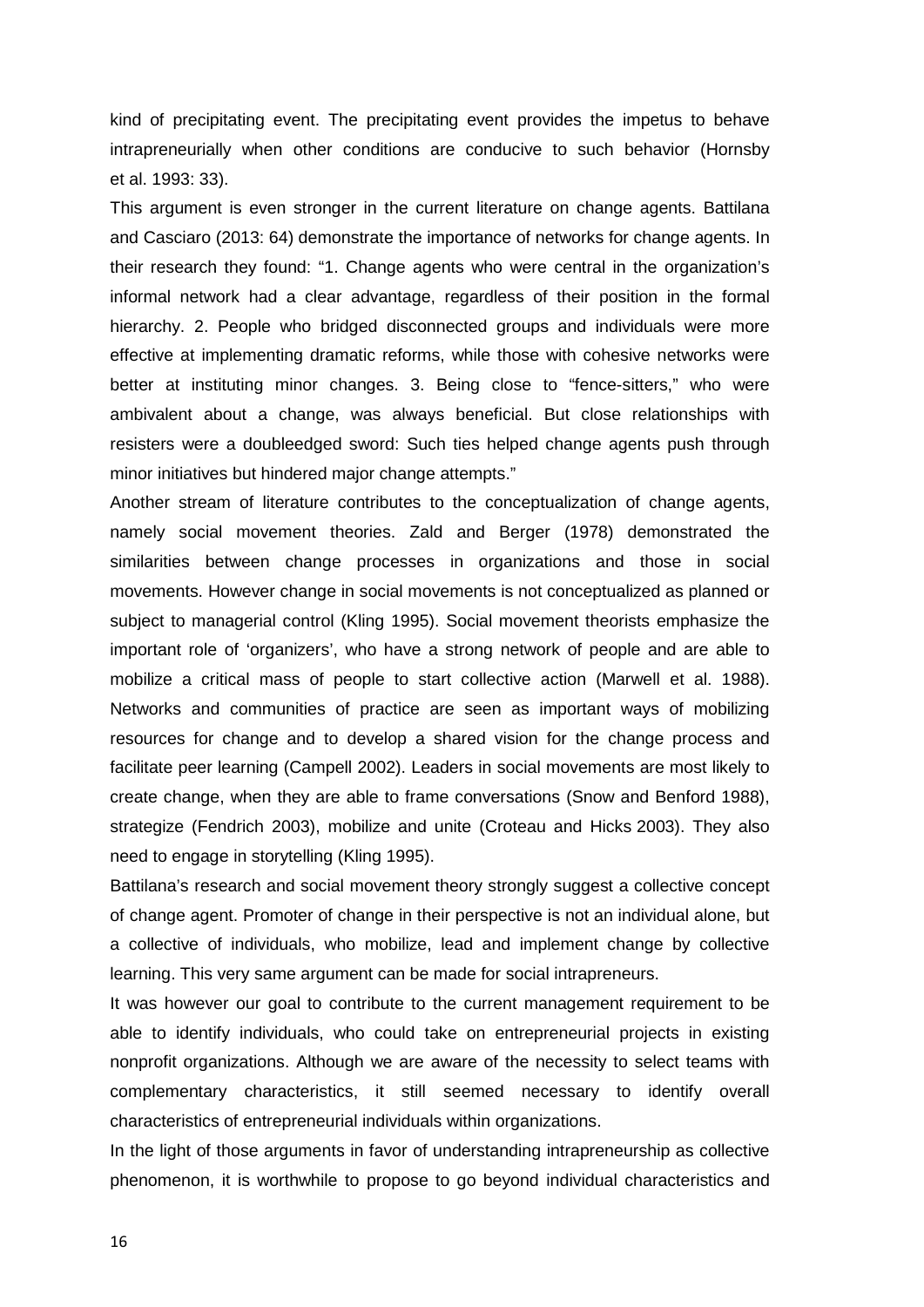applying the practice turn in organization theory (Schatzki 2000) for future conceptualizations of intrapreneurship. Intrapreneurship could then be understood as collective practice instead of individual behavior. The term practice emphasizes that acts are situated in social and organizational contexts, and are relational by nature (Wilkinson 2010). Practice can be understood as consistent routine-based patterns of behavior, which are not tied to one individual.

# <span id="page-20-0"></span>**5. CONCLUSION**

The purpose of this study is to develop a theory-based framework to identify social intrapreneurs in the nonprofit sector. Intrapreneurship literature shows that intrapreneurship is conceptualized as entrepreneurial behavior within existing organizations, which can refer to a more general adaptation of entrepreneurial attitudes and behaviors inside inert organizations or more specifically the implementation of start-up practices (business model generation) within large organizations.

Whereas much research exists on establishing new social entrepreneurial ventures little is known about continuous innovation in existing social service organizations. Since the focus of our analysis is on intrapreneurs, we wanted to understand the specifics of intrapreneurship in the nonprofit sector. Given scarce research in this field, we looked at three adjacent fields of research: social innovation, social entrepreneurship and corporate social intrapreneurship.

Social innovation literature describes the focus of innovators in actual demand or emerging social needs and the capacity of actors to connect to stakeholder interests. It also emphasized collective processes of idea generation or implementation. Intrapreneurship from a social innovation point of view occurs rather as a collective process.

Social entrepreneurship literature identifies innovative change agents in the social sector and emphasizes individual behaviors like innovativeness and opportunity recognition, which are often linked to personal traits such as an ethical fiber of the entrepreneur or her willingness to self-correct and learn. As common ground in the literature we find the necessary social goal orientation of social entrepreneurs.

Corporate social intrapreneurship literature describes shared value oriented innovators in the corporate sector and emphasizes entrepreneurial behaviors like pro-activeness, innovativeness, risk-taking and opportunity recognition. But the literature also points to the specific behaviors of people working within organizations, such as communicative skills persistency, self-belief and outreach, which are essential particularly in dealing with resistance in slowly changing organizations.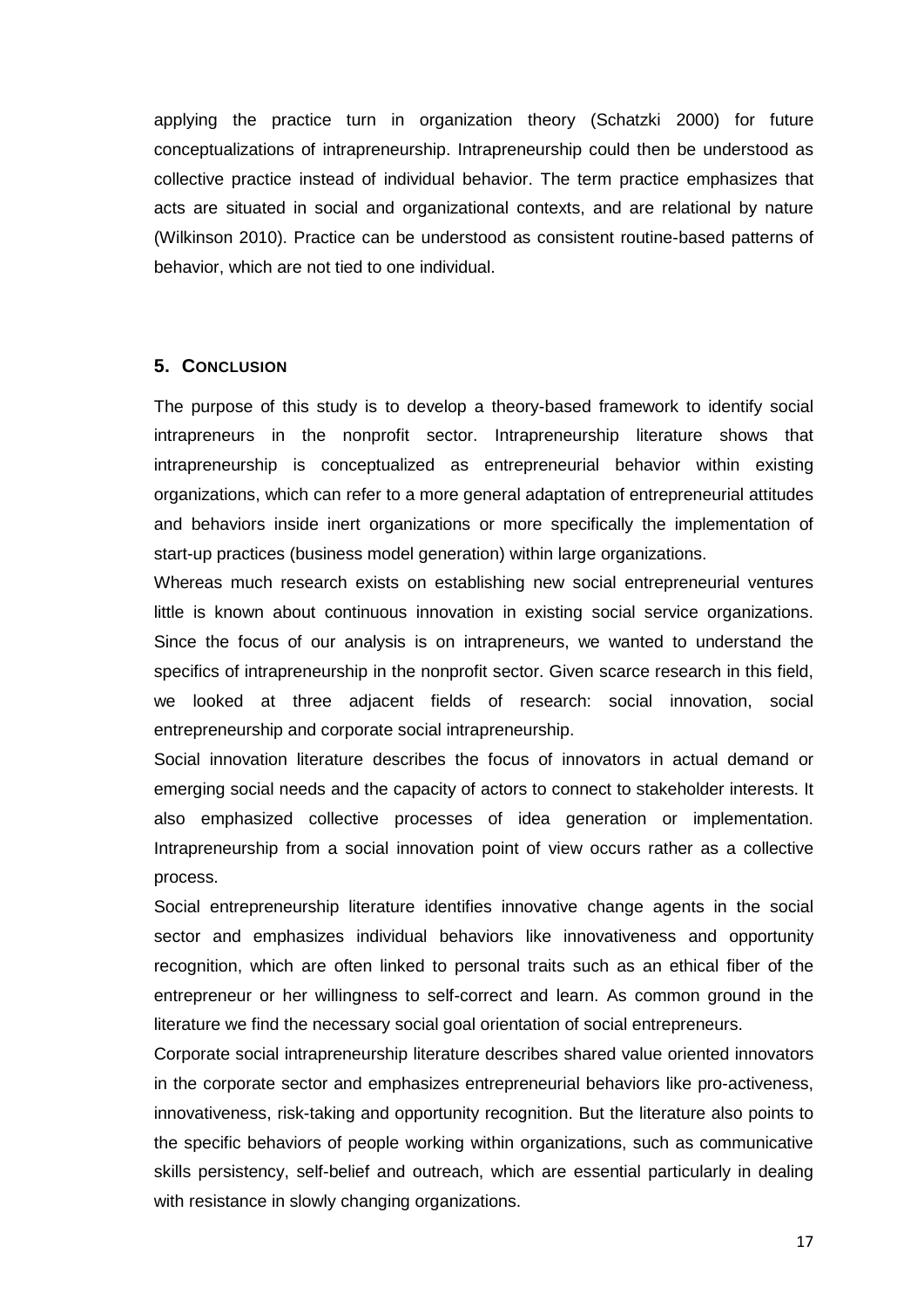Derived from those three discourses and a small scale qualitative research project, we constructed a list of key intrapreneurial behavior or characteristics of social intrapreneurs for the nonprofit sector, which now awaits further empirical testing.

A next step in intrapreneurship research needs to be a conceptualization of social intrapreneurial teams, since social intrapreneurs are just one actor in an ensemble.

### <span id="page-21-0"></span>**6. REFERENCES**

- Alvord, S. H., Brown, L. D. & Letts, C. W. (2004). Social Entrepreneurship and Societal Transformation: An Exploratory Study. *Journal of Applied Behavioral Science,* 40(3): 260-282.
- Andersson, F. O. (2012). Social entrepreneurship as a fetish. In Nonprofit Quarterly, online available at: https://nonprofitquarterly.org/2012/04/11/social-entrepreneurship-as-fetish-2/.
- Anheier, H.K. (2005). Nonprofit organizations. Theory, management, policy. London and New York: Routledge.
- Antoncic, B. & Hisrich, R.D. (2003). Clarifying the intrapreneurship concept. *Journal of Small Business and Enterprise Development*, 10(1): 7–24.
- Birkinshaw, J. (2000), Entrepreneurship in the Global Firm, London: Sage.
- Brenneke, M. & Spitzeck, H., Social Intrapreneurship. Online available at: http://www.eben.gr/site/Papers/ Spitzeck%20Heiko%20Social%20Intrapreneurship.pdf.
- Brown, T. (2009), Change by Design How Design Thinking Transforms Organizations and Inspires Innovation, New York, NY: Harpe Business.
- Burgelman, R. A. (1985). Managing the new venture division: research findings and implications for strategic management. *Strategic Management Journal,* 6(1): 39-54.
- Campbell, J. L. (2002), Where do we stand? Common mechanisms in organizations and social movements research, Paper presented at conference on 'Social Movements and Organization theory', Ann Arbor, Michigan.
- Carrier, C. (1994). lntrapreneurship in large firms and SMEs: a comparative study. *International Small Business Journal,* 12(3): 54-61.
- Cooper, A. C. (1981). Strategic management: new ventures and small business. *Long Range Planning,* 14(5): 39- 45.
- Covin, J. & Slevin, D. (1991). A Conceptual Model of Entrepreneurship as Firm Behavior. *Entrepreneurship Theory and Practice,* 16(1): 7-25.
- Crofts, P., Gray, M. & Healy, K. (2003). Social Enterprise: Is it the business of social work?. *Australian Social Work,*  56(2): 141-154.
- Croteau D. & Hicks L. (2003). Coalition Framing and the Challenge of a Consonant Frame Pyramid: The Case of a Collaborative Response to Homelessness. *Social Problems,* 50(2): 251-272.
- Cummings, T. G. & Worley, C. G. (2005), Organization Development and Change, Mason, Ohio: Thomson/South-Western.
- Curedale, R. (2013), Design Thinking Process and methods manual, Topanga, CA: Design Community College.
- Dacin, P. A., Dacin, M. & Matear, M. (2010). Do we need a theory of social entrepreneurship?. *Academy of Management Perspectives,* 24(3): 37-57.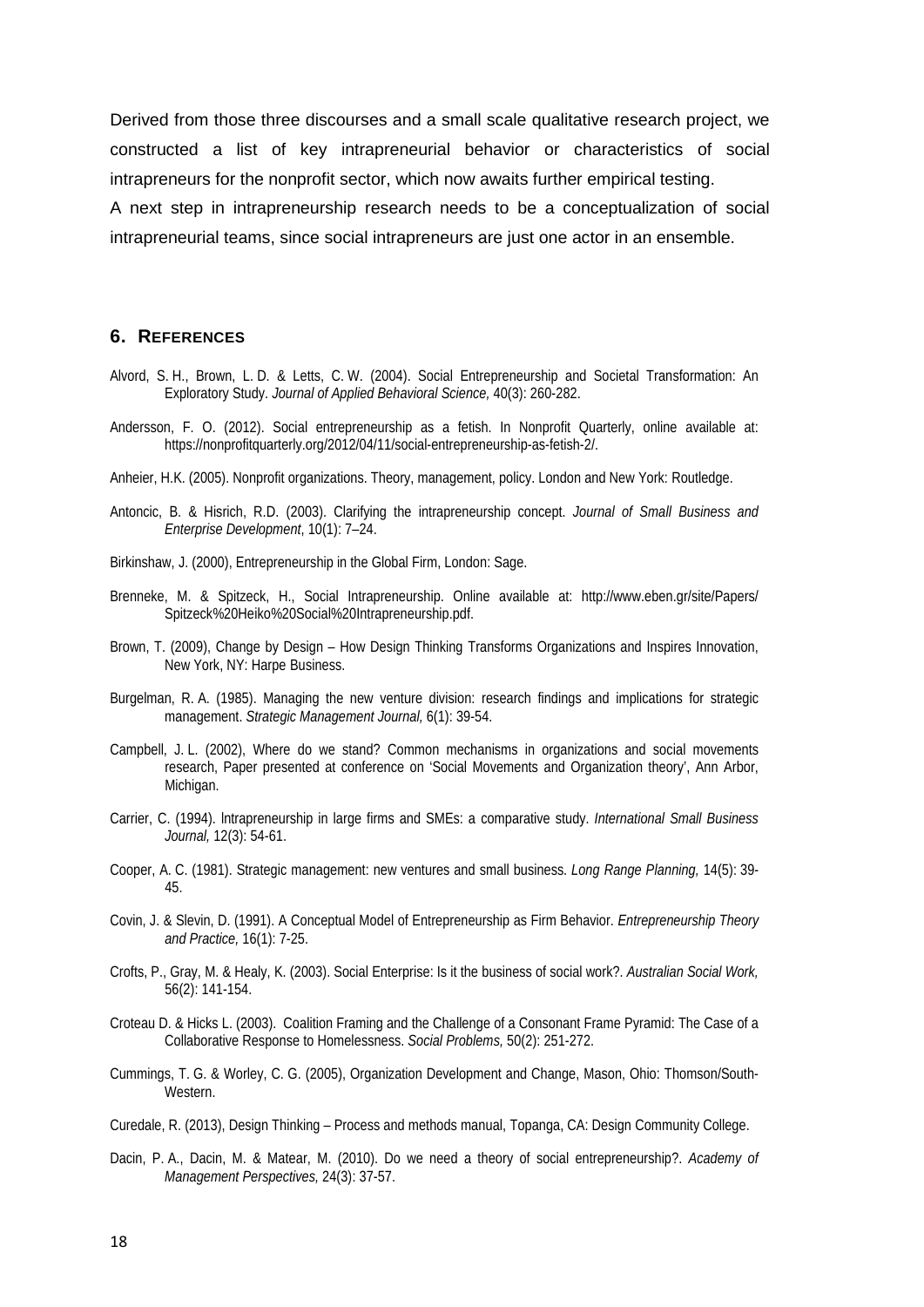- Dacin, T. M., Dacin, P. A. & Tracey, P. (2011). Social Entrepreneurship: A Critique and Future Directions*. Organization Science,* 22(5): 1203-1213.
- Dart, R. (2004). Being "business-like" in a nonprofit organization: A grounded and inductive typology. *Nonprofit and Voluntary Sector Quarterly,* 33(2): 290-310.
- Dawson, P., & Daniel, L. (2010). Understanding social innovation: a provisional framework. *International Journal of Technology Management,* 51(1): 9-21.
- De Jong, J. & Wennekers, S. (2008), Intrapreneurship: Concpetualizing Entrepreneurial Employee Behaviour, online available at: http://www.entrepreneurship-sme.eu/pdf-ez/H200802.pdf.
- Dees, G. J. (2001), The Meaning of Social Entrepreneurship, online available at: [http://www.caseatduke.org/documents/dees\\_sedef.pdf.](http://www.caseatduke.org/documents/dees_sedef.pdf)
- Dees, J. G & Anderson, B.B.(2006). Framing a theory of social entrepreneurship: Building on two schools of practice and thought. Research on social entrepreneurship: Understanding and contributing to an *emerging field* 1(3), 39-66.
- Dees, G. J., Emerson, J., Economy, P. (Eds.) (1998), Enterprising Nonprofits A Toolkit for Social Entrepreneurs, New York, NY: John Wiley and Sons.
- Defourny, J. & Nyssens, M. (2010). Conceptions of social enterprise and social entrepreneurship in Europe and the United States: Convergences and divergences. *Journal of Social Entrepreneurship*, 1(1): 32-53.
- Drucker, P. F. (1985), Innovation and Entrepreneurship, New York, NY: Harper & Row.
- Duncan, J. W, Ginter, P. M., Rucks, A. C. & Jacobs, T. D. (1988). Intrapreneurship and the reinvention of the corporation. *Business Horizons,* 31(3): 16-21.
- Emerson, J. (2004), The Blended Value Map: Tracking the Intersects and Opportunities of Economic, Social and Environmental Value Creation.
- Fast, N. D. & Pratt, S. E. (1981). Individual entrepreneurship and the large corporation. In Vesper, K. H. (Ed.), Frontiers of Entrepreneurship Research, Wellesley, Mass.: Center for Entrepreneurial Studies, pp. 443- 450.
- Fendrich, J. M. (2003). The forgotten movement: the Vietnam antiwar movement. *Sociological Inquiry,* 73(3): 338- 358.
- Grayson, D., McLaren, M. & Spitzeck, H. (2011), Social Intrapreneurs: An Extra Force for Sustainability Innovation, Doughty Centre Occasional Paper; Bedford, UK: Cranfield University, School of Management, Doughty Centre for Corporate Responsibility, online available at: https://www.networkedcranfield.com/doughty/Document%20Library/Occasional%20papers/Social%20intr apreneurs%20an%20extra%20force%20for%20sustianability%20innovation.pdf.
- Grayson, D., McLaren, M. & Spitzeck, H. (2014), Social Intrapreneurism and all that Jazz How business innovators are helping to build a more sustainable world, Sheffield: Greenleaf.
- Hammack, D.C. & Young, D. R. (eds) (1983). Nonprofit organizations in a market economy. San Francisco: Jossey-Bass.
- Hanan, M. (1976). Venturing corporations think small to stay strong. *Harvard Business Review,* 54(3): 139-148.
- Helm, S.T & Andersson, F. (2010). Beyond taxonomy. An e,pirical validation of social entrepreneurship in the nonprofit sector. *Nonprofit Management and Leadership*. 20(3), 259-276.
- Hemingway, C.A. (2005). Personal Values as a Catalyst for Corporate Social Entrepreneurship. *Journal of Business Ethics,* 60(3): 233-249.
- Hill, T. L., Kothari, T. H. & Shea, M. (2010). Patterns of Meaning in the Social Entrepreneurship Literature: A Research Platform. *Journal of Social Entrepreneurship,* 1(1): 5-31.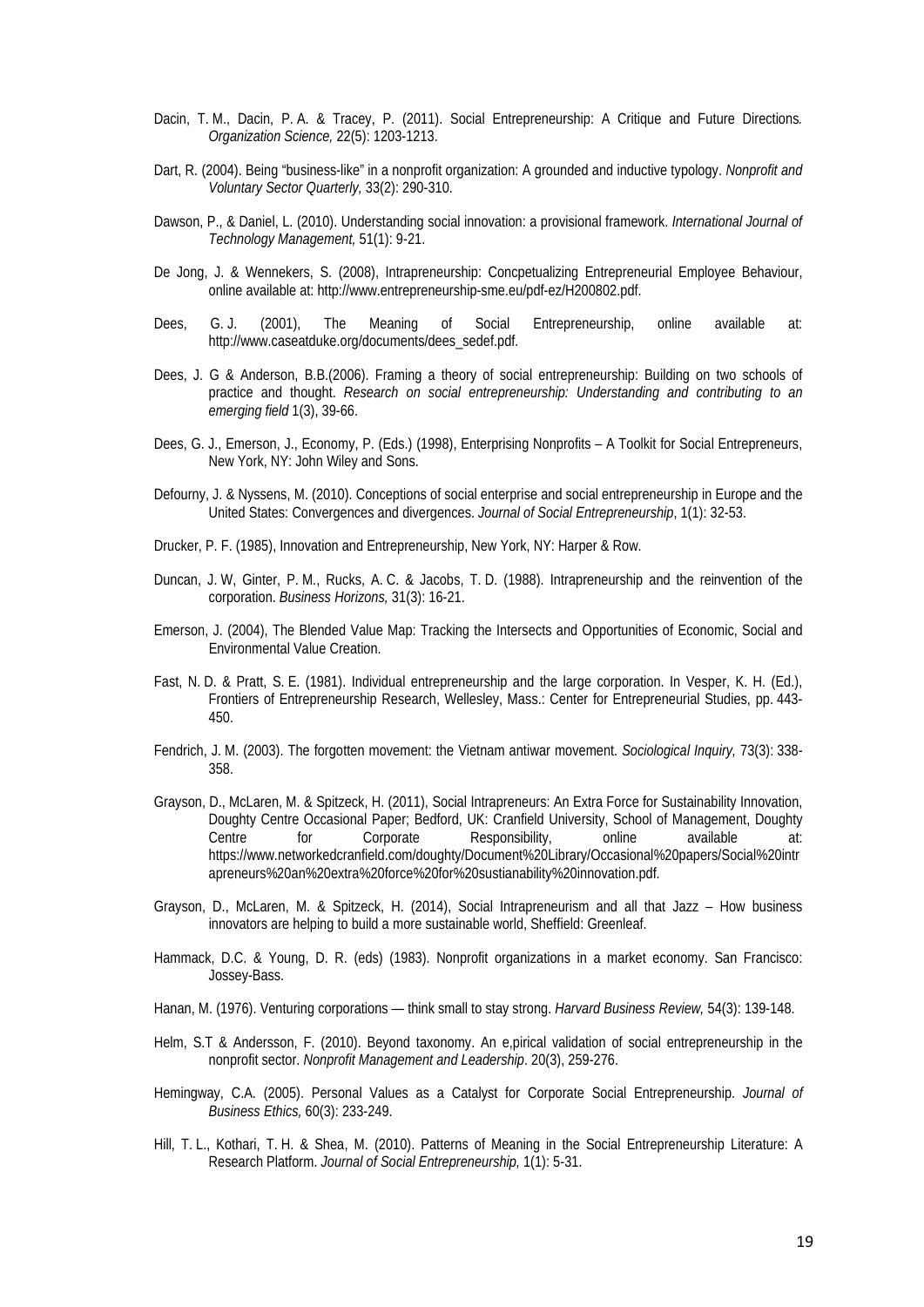- Hisrich, R. D. & Peters, M. P. (1984), InternaI venturing in large corporations. In Hornaday, J. A. et al (Eds.), Frontiers of Entrepreneurship Research, Wellesley, Mass.: Center for Entrepreneurial Studies, pp. 321- 346.
- Hjorth, D. (2001), Rewriting entrepreneurship enterprise discourse and entrepreneurship in the case of reorganising ES, Växjö: Växjö University Press.
- Hlavacek, J. D. & Thompson, V. A. (1973). Bureaucracy and new product innovation. *Academy of Management Journal,* 16(3): 361-372.
- Hornsby, J., Naffiziger, D., Kuratko, D. & Montagno, R. (1993). An Interactive Model of the Corporate Entrepreneurship Process. *Entrepreneurship Theory & Practice,* 17(2): 29-37.
- Jennings, R., Cox, C. & Cooper, C. L, (1994), Business Elites: The Psychology of Entrepreneurs and lntrapreneurs, New York, NY: Routledge.
- Jones, G. R. & Butler, I. E. (1992). Managing Internal Corporate Entrepreneurship: An Agency Theory Perspective. *Journal of Management,* 18(4): 733-749.
- Kanter, R. M. (1984), The Change Masters: Innovation and Entrepreneurship in the American Corporation. A Touchstone book, New York, NY: Simon & Schuster.
- Kaspar, G. & Clohesy, S. (2008), Intentional Innovation: How getting more systematic about innovation could improve philanthropy and increase social impact, Battle Creek: Kellogg Foundation.
- Kling, J. (1995), Narratives of possibility: social movements, collective stories and the dilemmas of practice.' Paper presented at the 'New Social Movement and Community Organising Conference', University of Washington School of Social Work, November 1-3, 1995.
- Knight, R. M. (1989). Technological innovation in Canada: a comparison of independent entrepreneurs and corporate innovators, *Journal of Business Venturing,* 4: 281-288.
- Kramer, M. R. (2011). Creating shared value. *Harvard business review*, 89(1/2), 62-77.
- Krueger, N.F. & Brazeal, D.V. (1994). Entrepreneurial potential and potential entrepreneurs. *Entrepreneurship Theory and Practice,* 18(3): 91-104.
- Kuratko, D. F., Hornsby, J. S., Naffziger, D. W. & Montagno, R. V. (1993). Implement entrepreneurial thinking in established organizations. *SAM Advanced Management Journal,* 58(1): 28-33, 39.
- Leadbeater, C. (1997), The Rise of the Social Entrepreneur. London: Demos.
- Lessem, R. (1988), Intrapreneurship, Aldershot: Wilwood House.
- Lewis, L. L. & Seibold, D. R. (1998). Reconceptualizing organizational change implementation as a communication problem: a review of literature and research agenda. *Communication Yearbook,* 21: 93-151.
- Luchsinger, V. & Badby, D.R. (1987). Entrepreneurship and intrapreneurship. *SAM Advanced Management Journal,* 52(3): 10-13.
- Lumpkin, G. & Dess, G. (1996). Clarifying the Entrepreneurial Orientation Construct and Linking It to Performance. *Academy of Management Review,* 21(1): 135-172.
- MacMillan, l. C., Block, Z. and Narasimha, P. N. S. (1984). Obstacles and experience in corporate ventures. In Hornaday, J. A. et al. (Eds.), Frontiers of Entrepreneurship Research, Wellesley, Mass.: Center for Entrepreneurial Studies, pp. 280-93.
- Mair, J., & Martí, I. (2006). Social entrepreneurship research: A source of explanation, prediction, and delight. *Journal of World Business,* 41(1): 36-44.
- Malek, M., & Ibach, P. K. (2004), Entrepreneurship: Prinzipien Ideen und Geschäftsmodelle zur Unternehmensgründung im Informationszeitalter, Heidelberg: dpunkt-Verl., pp. 105-113.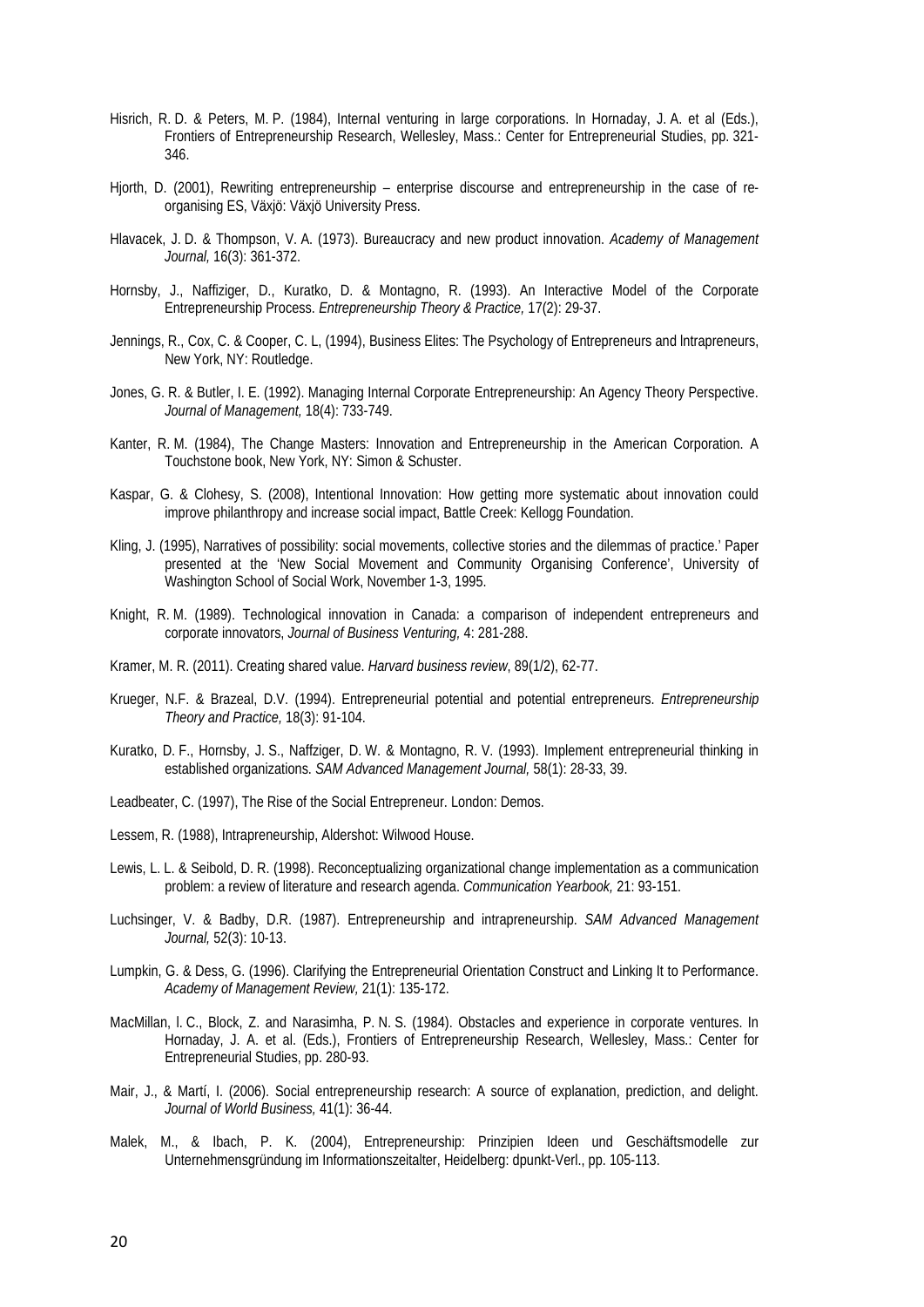- Martin, R. L., & Osberg, S. (2007). Social entrepreneurship: The case for definition. *Stanford social innovation review*, 5(2): 28-39.
- Marwell G, Oliver P. E. & Prahl R. (1988). Social Networks and Collective Action: A Theory of the Critical Mass. *American Journal of Sociology,* 94: 502-534.
- McKinney, G. & McKinney, M. (1989). Forget the corporate umbrella entrepreneurs shine in the rain. *Sloan Management Review,* 30(4): 77-82.
- Meyerson, D. & Scully, M. (1995). Tempered Radicalism and the Politics of Ambivalence and Change. *Organization Science,* 6(5): 585-600.
- Meyerson, D. (2004). The Tempered Radicals, *Stanford Social Innovation Review, Fall*: 14-23.
- Miller, D. & Friesen, P.H. (1983). Strategy-Making and Environment: The Third Link. *Strategic Management Journal* 4(3): 221-235
- Miller, D. (1987). Strategy making and structure: Analysis and implications for performance. *Academy of Management Journal*, 30: 7-32.
- Moore, M. L., & Westley, F. (2011). Surmountable chasms: networks and social innovation for resilient systems. *Ecology and society*, 16(1): 5.
- Mort, G. S., Weerawardena, J. & Carnegie, K. (2003). Social entrepreneurship: Towards conceptualization. *International Journal of Nonprofit and Voluntary Sector Marketing,* 8(1): 76-88.
- Mulgan, G. (2006). The Process of Social Innovation. *Innovations: Technology, Governance, Globalization,*  1(2): 145-162.
- Mulgan, G. (2012). The theoretical foundations of social innovation. In A. Nicholls, & A. Murdoch (Eds.), Social innovation - blurring boundaries to reconfigure markets, New York: Palgrave Macmillan, pp. 33-65.
- Mulgan, G., Ali, R., Halkett, R. & Sanders, B. (2007). In and out of sync: The challenge of growing social innovations, online available at: www.nesta.org.uk/sites/default/files/in\_and\_out\_of\_sync.pdf.
- Muzyka, D. F., de Koning, A. J. & Churchill, N. C. (1995). Entrepreneurial transformation: a descriptive theory. In Bygra, W. D. et al. (Eds.), Frontiers of Entrepreneurship Research, Babson Park, MA: Center for Entrepreneurial Studies, pp. 637-651.
- Nicholls, A. (2010). The Legitimacy of social entrepreneurship: Reflexive isomorphism in a pre-paradigmatic field. *Entrepreneurship Theory and Practice,* 34(4): 611-633.
- Nicholls, A. & Murdoch, A. (2012). The nature of social innovation. In Nicholls, A. & Murdoch A. (Eds.), Social Innovation - blurring boundaries to reconfigure markets, New York: Palgrave Macmillan, pp. 1- 30.
- Pinchot, G. III (1985). Intrapreneurship. New York: Harper & Row.
- Ross, J. (1987). Corporations and entrepreneurs: paradox and opportunity. *Business Horizons*, 30(4): 76-80.
- Rule, E. G. and Irwin, D. W. (1988). Fostering intrapreneurship: the new competitive edge. *The Journal of Business Strategy*, 9(3): 44-47.
- Schatzki, T.R. (2000). The Practice Turn in Contemporary Theory. London and Ney York: Routledge.
- Schmitz, B. (2014). Social Entrepreneurship, Social Innovation and Social Mission Organizations: Towards a Conceptualization. In Cnaan, R. A. & Vinokur-Kaplan, D. (Eds.), Cases in Innovative Nonprofits, Thousand Oaks: Sage.
- Schmitz, B. & Scheuerle, T. (2012). Founding or transforming? Social intrapreneurship in three German christianbased NPOs. *Journal of Social Entrepreneurship Perspectives*, 1(1): 13-36.
- Schmitz, B., Krlev, G., Mildenberger, G., Bund, E. & Hubrich, D. (2013). Paving the Way to Measurement A Blueprint for Social Innovation Metrics. A short guide to the research for policy makers. A deliverable of the project: "The theoretical, empirical and policy foundations for building social innovation in Europe"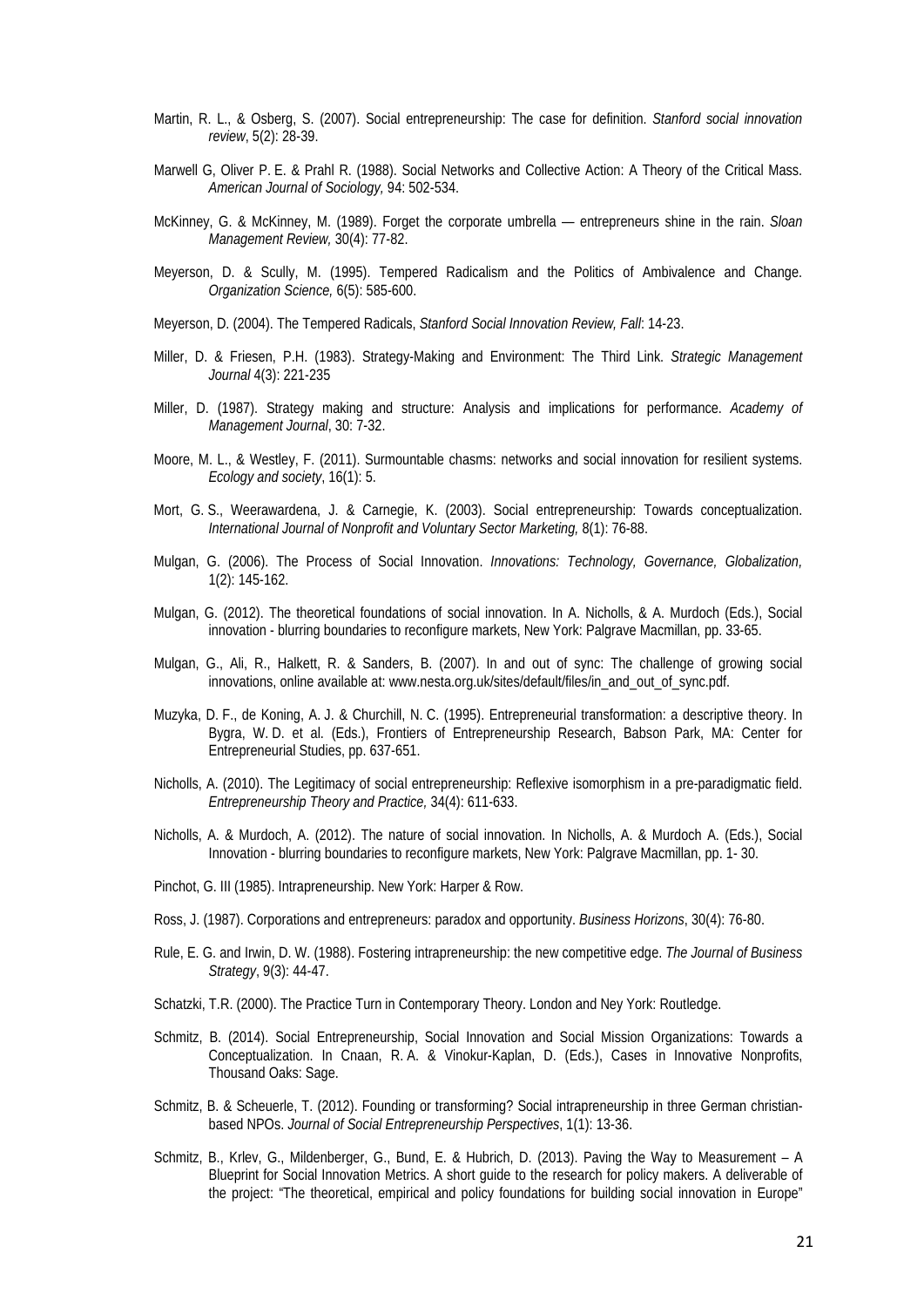(TEPSIE), European Commission – 7th Framework Programme, Brussels: European Commission, DG Research, available at: http://www.tepsie.eu/images/documents/D2.5%20final.pdf.

- Schoenebeck, G. (2010), Intrapreneurship: Eine empirische Analyse der Barrieren und Widerstände im Unternehmen, München: AVM.
- Schollhammer, H. (1981). The efficacy of internal corporate entrepreneurship strategies. In Vesper, K. H. (Ed.), Frontiers of Entrepreneurship Research, Wellesley, Mass.: Center for Entrepreneurial Studies, pp. 451- 456.
- Seelos, Ch., Mair. J. (2012) Organizational Capacity for Continuous Innovation-Outline of a Research Agenda. PACS Report to the Rockefeller Foundation.
- Shane, S. & Venkataraman, S. (2000). The Promise of Entrepreneurship as a Field of Research. *Academy of Management Review*, 25: 217-226.
- Singh, R. P. (2001). A Comment on Developing the Field of Entrepreneurship Through The Study of Opportunity Recognition and Exploitation. *Academy of Management Review*, 26(1): 10-12.
- Snow, D. A. & Benford, R. D. (1988). Ideology, Frame Resonance, and Participant Mobilization. *International Social Movement Research*, 1: 197-217.
- Souder, W. E. (1981). Encouraging entrepreneurship in the large corporations. *Research Management*, 14(3): 18- 22.
- Stevenson, H. H. & Jarillo, J. C. (1990). A paradigm of entrepreneurship: entrepreneurial management. *Strategic Management Journal*, 11: 17-27.
- Stopford, J. M. & Baden-Fuller, C. W. F. (1994). Creating corporate entrepreneurship. *Strategic Management Journal*, 15: 521-536.
- Sustainablity (2008). The Social intrapreneur. A field guide for corporate changemakers.
- Szypersky, N. & Klandt, H. (1984), An empirical analysis of venture-management activities by German industrial firms. In Hornaday, J. A. et al. (Eds.), Frontiers of Entrepreneurship Research, Wellesley, Mass.: Center for Entrepreneurial Studies, pp. 347-357.
- Thompson, J. L. (2002). The world of the social entrepreneur. *The International Journal of Public Sector Management*, 15: 412-431.
- Thompson, J. L. & Doherty, B. (2006). The diverse world of social enterprise. *International Journal of Social Economics*, 33(5/6): 361-375.
- Thompson, J. L., Alvy, G., & Lees, A. (2000). Social entrepreneurship: A new look at the people and the potential. *Management Decision*, 38(5): 328-338.
- Vernis, A., Iglesias, M., Sanz, B., & Saz-Carranza, A. (Eds.) (2006), Nonprofit organizations: challenges and collaboration. New York, N.Y.: Palgrave Macmillan.
- Vesper, K. H. (1984). Three faces of corporate entrepreneurship. In Hornaday, J. A. et al. (Eds.), Frontiers of Entrepreneurship Research, Wellesley, Mass.: Center for Entrepreneurial Studies, pp. 294-320.
- Wilkinson, J. (2010). Is it all a 'game'? Analysing academic leadership through a Bourdieuian practice lens. *Critical Studies in Education*, 51(1): 41-54.
- Young, D. R. & Grinsfelder, M. C. (2011). Social Entrepreneurship and the Financing of the Third Sector Organizations. *Journal of Public Affairs Education*, 17(4): 543-567.
- Zald M. N. & Berger M. A. (1978). Social movements in organizations: coup d'etat, insurgency and mass movements. *American Journal of Sociology*, 83: 823-861.
- Zald, M. N. (2004): Making Change Why Does the Social Sector Need Social Movements?. *Stanford Social Innovation Review*, 2(3): 24-34, online available at: http://www.civicventures.org/network/files/ZALD.pdf.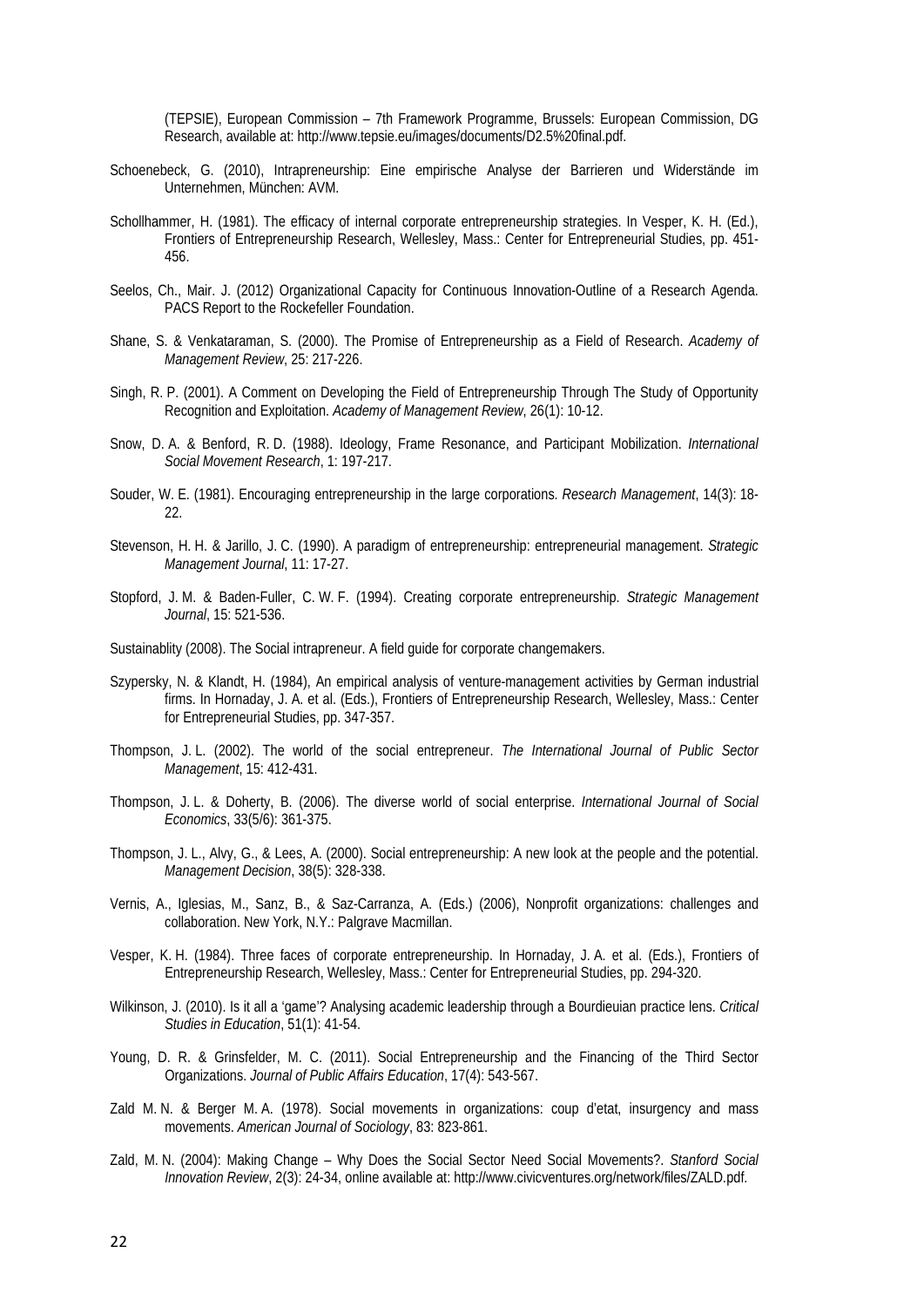Zimmermann, H. (1999). Innovation in Nonprofit Organizations. *Annals of Public and Cooperative Economics*, 70(4), 589-619.